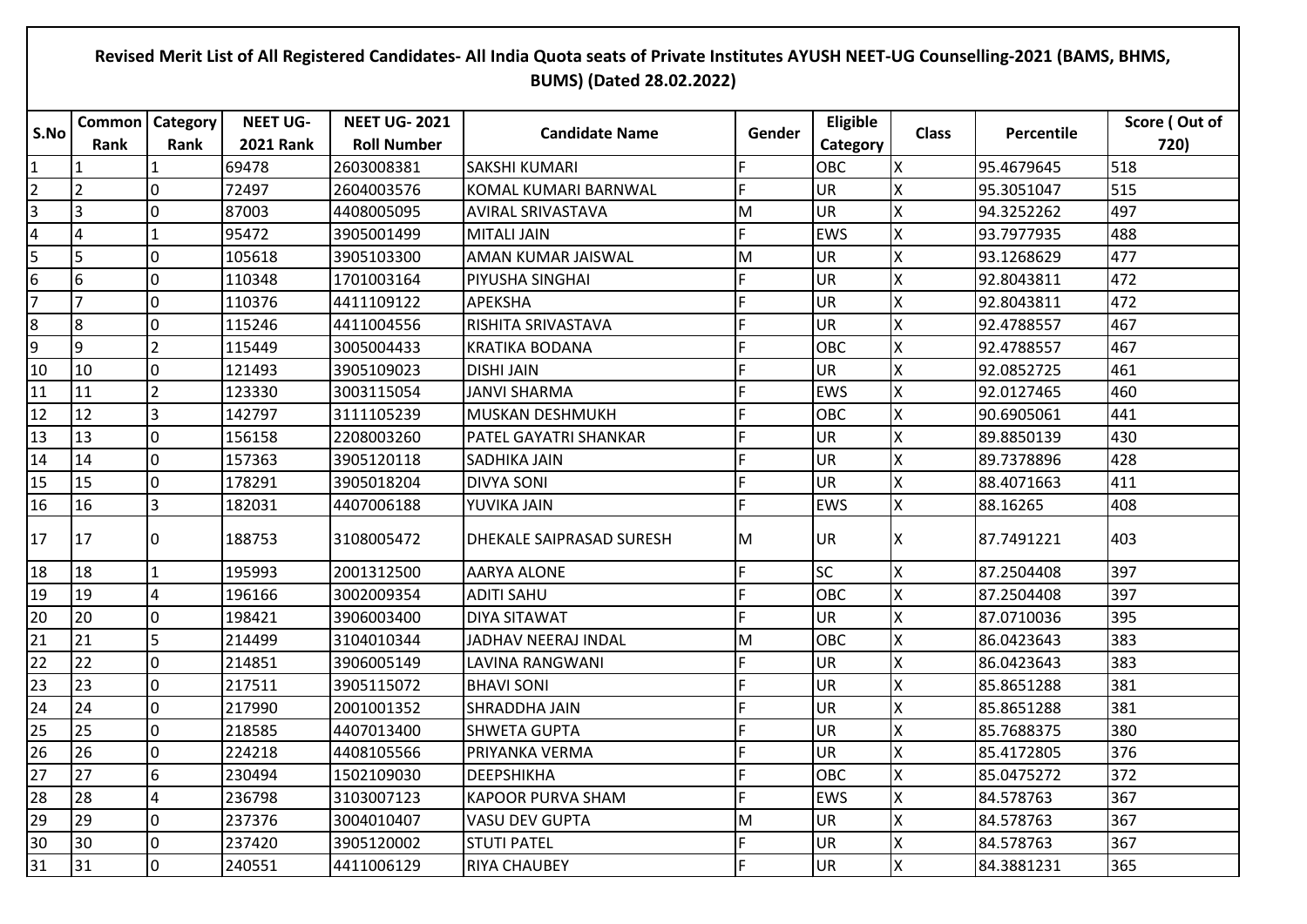|                 | <b>Common   Category</b> |                | <b>NEET UG-</b>  | <b>NEET UG-2021</b> |                                |        | Eligible   |              |            | Score (Out of |
|-----------------|--------------------------|----------------|------------------|---------------------|--------------------------------|--------|------------|--------------|------------|---------------|
| S.No            | Rank                     | Rank           | <b>2021 Rank</b> | <b>Roll Number</b>  | <b>Candidate Name</b>          | Gender | Category   | <b>Class</b> | Percentile | 720)          |
| 32              | 32                       | 0              | 245692           | 3901011130          | <b>MUSKAN SHARMA</b>           | F      | UR         |              | 84.0080737 | 361           |
| 33              | 33                       |                | 247064           | 3119001178          | <b>BORGAVE PRIYANKA DADASO</b> | F      | <b>EWS</b> |              | 83.9097103 | 360           |
| 34              | 34                       |                | 253313           | 3107008283          | <b>MANSI SUNIL PATIL</b>       | F      | OBC        |              | 83.5310207 | 356           |
| 35              | 35                       | 8              | 253956           | 3904022166          | <b>MAHENDRA CHOUDHARY</b>      | M      | <b>OBC</b> | X            | 83.5310207 | 356           |
| 36              | 36                       | 9              | 254134           | 3003006049          | <b>RAGHAV PATIDAR</b>          | Μ      | <b>OBC</b> | Х            | 83.5310207 | 356           |
| 37              | 37                       | 10             | 255137           | 3104005272          | PARVE RUTUJA SUNIL             | F      | OBC        | Χ            | 83.431427  | 355           |
| $\frac{1}{38}$  | 38                       | 0              | 255841           | 4408007411          | <b>OMKAR NATH MISHRA</b>       | M      | <b>UR</b>  | Х            | 83.431427  | 355           |
|                 | 39                       | 11             | 256516           | 3111002115          | <b>UMA KAHAR</b>               | F      | <b>OBC</b> | X            | 83.3388267 | 354           |
| 40              | 40                       | 12             | 261737           | 3003010278          | SOHIN CHEEPA                   | M      | <b>OBC</b> | X            | 82.9467976 | 350           |
| 41              | 41                       | 10             | 262450           | 3103017255          | DASMALANI SANIYA SANMUKH       | F      | <b>UR</b>  | ΙX           | 82.9467976 | 350           |
| 42              | 42                       | l0             | 267912           | 3906001361          | <b>AVADHI DOSI</b>             | F      | <b>UR</b>  | X            | 82.5499766 | 346           |
| 43              | 43                       | 13             | 271329           | 3102012056          | <b>KATOLKAR NEHA VILAS</b>     | F.     | OBC        |              | 82.3465799 | 344           |
| 44              | 44                       | 10             | 277761           | 3105005094          | KURHE CHINMAY DAMODHAR         | M      | <b>UR</b>  |              | 81.9421825 | 340           |
| 45              | 45                       | $\overline{0}$ | 278291           | 3112014197          | PAWDE VAIBHAVI RAMESH          | F      | <b>UR</b>  | X            | 81.9421825 | 340           |
| 46              | 46                       | 14             | 279911           | 4402013426          | <b>ANCHAL GUPTA</b>            | F.     | <b>OBC</b> | X            | 81.8419412 | 339           |
| 47              | 47                       | 0              | 280546           | 4411013053          | <b>UDAY KUMAR</b>              | Μ      | <b>UR</b>  | Х            | 81.7481106 | 338           |
| 48              | 48                       | 15             | 280659           | 3103008335          | <b>RATHOD DIVESH VIJAY</b>     | M      | <b>OBC</b> |              | 81.7481106 | 338           |
| 49              | 49                       | 0              | 282117           | 1502234187          | <b>AHTESHAM ASIF</b>           | M      | <b>UR</b>  |              | 81.6498767 | 337           |
| 50              | 50                       | 16             | 282149           | 3104102046          | SHEWALE ISHWARI ARUN           | F      | OBC        | х            | 81.6498767 | 337           |
| $\overline{51}$ | 51                       |                | 282170           | 3122001632          | SAMUDRE KOMAL RAJU             | F      | <b>SC</b>  |              | 81.6498767 | 337           |
| $\overline{52}$ | 52                       | 0              | 282912           | 3110008393          | <b>SAIRA</b>                   | F.     | <b>UR</b>  | Χ            | 81.6498767 | 337           |
| 53              | 53                       | 6              | 283654           | 3107012042          | <b>MANISH</b>                  | Μ      | <b>EWS</b> | x            | 81.5506714 | 336           |
| 54              | 54                       | 17             | 286006           | 3111015278          | <b>SHRUNAL RAMESH CHOPKAR</b>  | F      | <b>OBC</b> | х            | 81.4356011 | 335           |
| 55              | 55                       | 18             | 286693           | 3102004267          | <b>BADHE KARTIK SURESH</b>     | M      | OBC        |              | 81.3361368 | 334           |
| 56              | 56                       | 3              | 287280           | 3107013047          | <b>AHIRE ROHIT VINOD</b>       | M      | <b>SC</b>  | ΙX           | 81.3361368 | 334           |
| $\overline{57}$ | 57                       | 19             | 288382           | 3111028102          | KOMAL RAMESHWAR                | F.     | <b>OBC</b> | X            | 81.2308445 | 333           |
| 58              | 58                       | 4              | 290545           | 3109010097          | SHINDE NAGESH LULAJI           | M      | <b>SC</b>  | X            | 81.125099  | 332           |
| 59              | 59                       |                | 291194           | 3112037094          | SHEIKH AKABAR SHEIKH WAHAB     | M      | <b>EWS</b> |              | 81.125099  | 332           |
| 60              | 60                       | 8              | 294193           | 3901001181          | SIMRAN NAVLANI                 | F      | <b>EWS</b> | Χ            | 80.9096578 | 330           |
| $\overline{61}$ | 61                       | 20             | 294443           | 3005004503          | <b>MONIKA PATIDAR</b>          | F      | OBC        | Χ            | 80.9096578 | 330           |
| 62              | 62                       | 21             | 296940           | 3122006461          | <b>MORE BHUSHAN SANJAY</b>     | M      | OBC        | X            | 80.7086571 | 328           |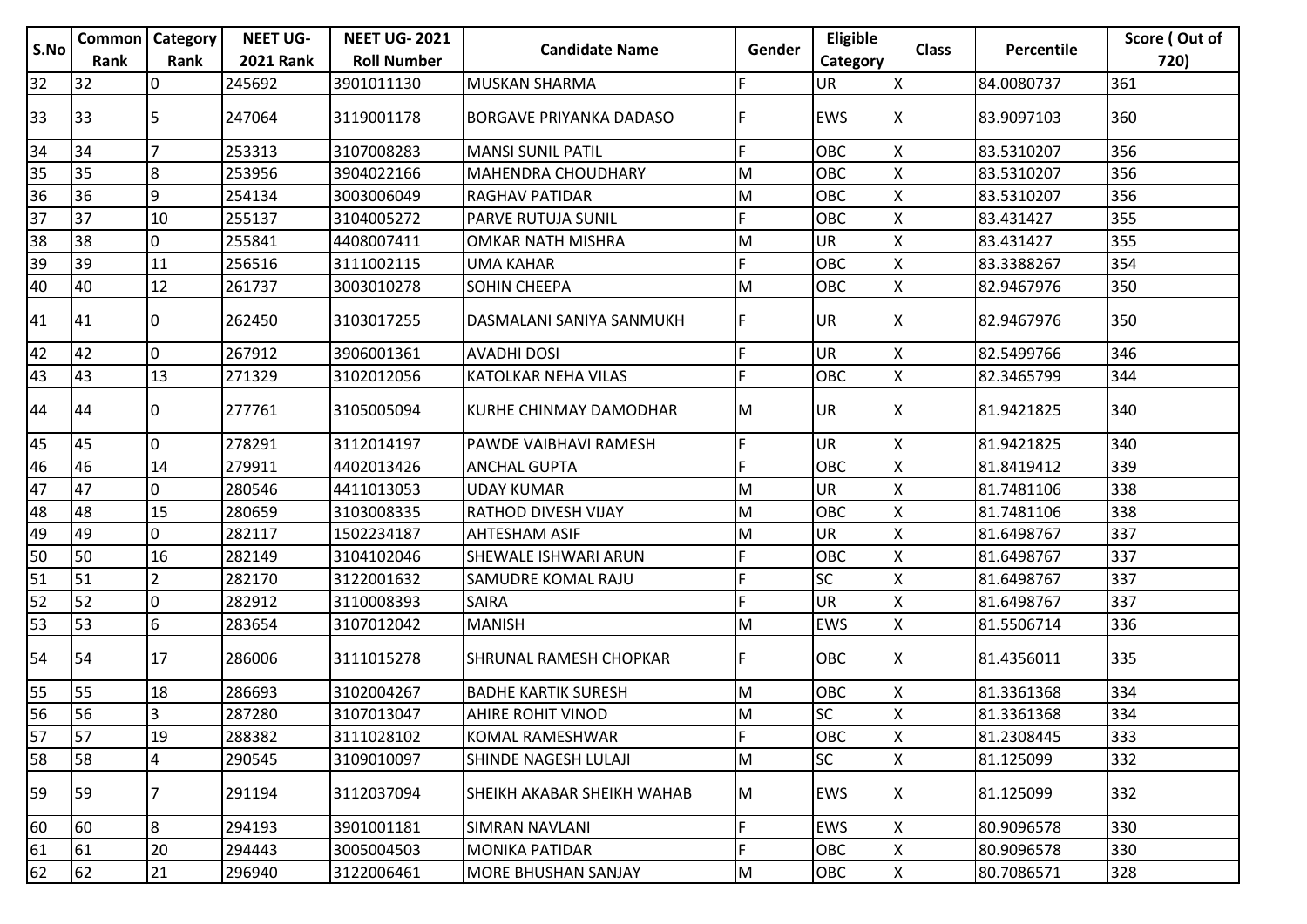|      | <b>Common   Category</b> |                | <b>NEET UG-</b>  | <b>NEET UG-2021</b> |                                      |        | Eligible   |              |            | Score (Out of |
|------|--------------------------|----------------|------------------|---------------------|--------------------------------------|--------|------------|--------------|------------|---------------|
| S.No | <b>Rank</b>              | Rank           | <b>2021 Rank</b> | <b>Roll Number</b>  | <b>Candidate Name</b>                | Gender | Category   | <b>Class</b> | Percentile | 720)          |
| 63   | 63                       | 22             | 300108           | 3104007285          | ANDHALE YOGESH VISHNU                | M      | OBC        | ΙX           | 80.4969717 | 326           |
| 64   | 64                       |                | 300402           | 3110014109          | <b>KRUTIKA RAJESH KASAT</b>          | F      | <b>UR</b>  |              | 80.4969717 | 326           |
| 65   | 65                       | 23             | 301563           | 3104001577          | <b>KENDRE KIRAN GURUNATH</b>         | M      | OBC        | ΙX           | 80.383067  | 325           |
| 66   | 66                       | 24             | 302201           | 3111004680          | <b>KARTIK SINGARWADE</b>             | M      | OBC        |              | 80.383067  | 325           |
| 67   | 67                       | 25             | 302941           | 1506004255          | <b>SONI KUMARI</b>                   | F      | OBC        |              | 80.2803649 | 324           |
| 68   | 68                       | 9              | 303182           | 3905115084          | SHRADHA JAIN                         | F.     | <b>EWS</b> | X            | 80.2803649 | 324           |
| 69   | 169                      | 10             | 303211           | 3122006035          | SHAIKH MOHAMMAD SAAD SHAIKH<br>AHMED | M      | <b>EWS</b> | IΧ           | 80.2803649 | 324           |
| 70   | 170                      | 26             | 306156           | 3107007190          | MD ARSHAD MD SHAKEEL SHAIKH          | M      | <b>OBC</b> | ΙX           | 80.0697157 | 322           |
| 71   | 71                       | 0              | 308088           | 3004008306          | SAKSHI SANTOSH MAHADIK               | F      | <b>UR</b>  | X            | 79.9635816 | 321           |
| 72   | 72                       | $\mathbf 0$    | 308108           | 3004008029          | <b>SAKSHI JAIN</b>                   | E      | <b>UR</b>  | X            | 79.9635816 | 321           |
| 73   | 73                       | $\overline{0}$ | 309446           | 3906011277          | <b>TITHI DOSI</b>                    | F      | <b>UR</b>  |              | 79.8421005 | 320           |
| 74   | 74                       | $\mathbf 0$    | 309545           | 3122006367          | <b>GIRNAR GUNJAN ASHOK</b>           | F      | <b>UR</b>  | X            | 79.8421005 | 320           |
| 75   | 175                      | 11             | 309723           | 3109101802          | JANGALE SWARANJALI SATISH            | F      | <b>EWS</b> | ΙX           | 79.8421005 | 320           |
| 76   | 76                       | 0              | 309739           | 3104021055          | KULKARNI SUKHADA PRAVIN              | F.     | <b>UR</b>  | X            | 79.8421005 | 320           |
| 77   | 177                      |                | 311318           | 3113111293          | <b>AUTADE SHUBHAM DADASAHEB</b>      | M      | <b>UR</b>  | ΙX           | 79.7278072 | 319           |
| 78   | 78                       | 0              | 311324           | 3104001263          | SEJAL                                | F      | <b>UR</b>  |              | 79.7278072 | 319           |
| 79   | 79                       | 12             | 311546           | 1502120252          | <b>SWATI KUMARI</b>                  | F      | <b>EWS</b> |              | 79.7278072 | 319           |
| 80   | 80                       | 0              | 312039           | 3906017123          | <b>HIMANSHU GURJAR</b>               | M      | <b>UR</b>  | X            | 79.7278072 | 319           |
| 81   | 81                       | 0              | 312245           | 3107007291          | IPRASAD SUBHASHCHANDRA PATIL         | M      | <b>UR</b>  | ΙX           | 79.7278072 | 319           |
| 82   | 82                       | 27             | 313841           | 3104016166          | SAWJI PRERANA RAVINDRA               | F.     | <b>OBC</b> | X            | 79.6221264 | 318           |
| 83   | 83                       | 28             | 316960           | 4408125194          | <b>ISRAR AHMAD</b>                   | M      | <b>OBC</b> | X            | 79.4085631 | 316           |
| 84   | 84                       | 29             | 317264           | 3106015201          | <b>GADE VAISHNAVI VITTHAL</b>        | F      | OBC        | ΙX           | 79.4085631 | 316           |
| 85   | 85                       |                | 318517           | 4407001534          | <b>SARISHKA PANDEY</b>               | F      | UR         |              | 79.2892837 | 315           |
| 86   | 186                      | 13             | 318629           | 3106005328          | <b>SHE NAJIM SHE TAUFIK</b>          | M      | <b>EWS</b> | Ιx           | 79.2892837 | 315           |
| 87   | 87                       | $\mathbf 0$    | 320601           | 4502002041          | <b>HARSHIT JOSHI</b>                 | M      | UR         | ΙX           | 79.1831496 | 314           |
| 88   | 88                       | 30             | 321576           | 3104003502          | JADHAWAR MADHURI SUBHASH             | F.     | <b>OBC</b> | ΙX           | 79.0748786 | 313           |
| 89   | 89                       | 0              | 322827           | 4406008006          | <b>UDITA GUPTA</b>                   | F.     | <b>UR</b>  | X            | 79.0748786 | 313           |
| 90   | 90                       | 14             | 323284           | 3111001358          | TASMIYA SADAF MAQSOOD AHEMAD   F     |        | <b>EWS</b> | ΙX.          | 78.9648592 | 312           |
| 91   | 91                       | 15             | 323296           | 3102016117          | <b>ABDUL SUFIYAN</b>                 | M      | <b>EWS</b> | <b>X</b>     | 78.9648592 | 312           |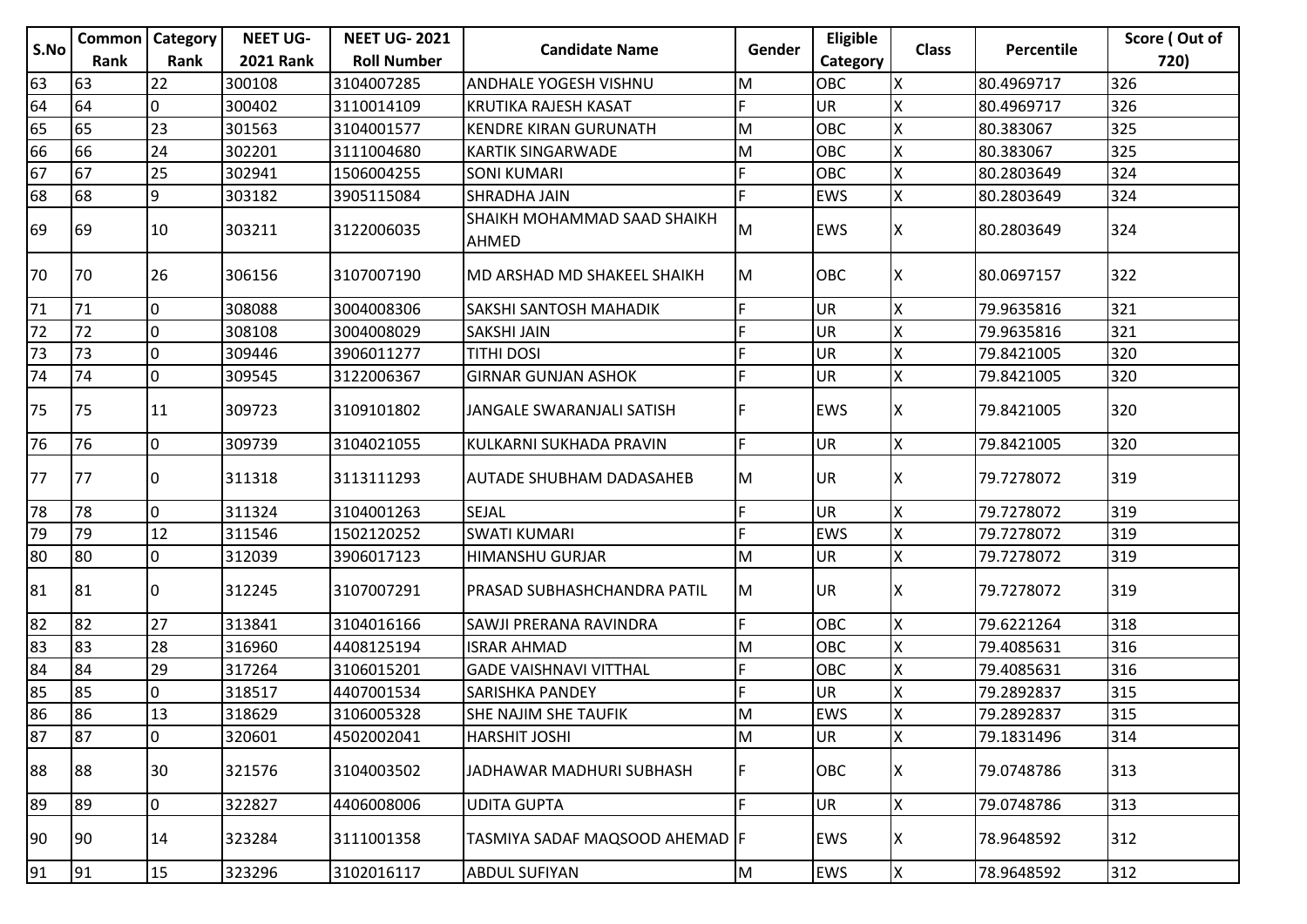|      | <b>Common   Category</b> |                | <b>NEET UG-</b>  | <b>NEET UG-2021</b> |                                    |           | Eligible   |              |            | Score (Out of |
|------|--------------------------|----------------|------------------|---------------------|------------------------------------|-----------|------------|--------------|------------|---------------|
| S.No | Rank                     | Rank           | <b>2021 Rank</b> | <b>Roll Number</b>  | <b>Candidate Name</b>              | Gender    | Category   | <b>Class</b> | Percentile | 720)          |
| 92   | 92                       | 5              | 323359           | 1703008299          | <b>BHEWISHA BHARDWAJ</b>           | F         | <b>SC</b>  | ΙX           | 78.9648592 | 312           |
| 93   | 93                       | 31             | 323609           | 3106009090          | <b>KOLSE SANIKA ATUL</b>           | E         | <b>OBC</b> |              | 78.9648592 | 312           |
| 94   | 94                       | 6              | 324151           | 3005001601          | <b>MANISH KUMAR AHIRWAR</b>        | M         | <b>SC</b>  | Χ            | 78.9648592 | 312           |
| 95   | 95                       | 32             | 324474           | 4201115305          | JYOTISHRI AMBIKA BISWAL            | F         | OBC        | X            | 78.9648592 | 312           |
| 96   | 96                       | 33             | 325896           | 3005004056          | <b>GAURI KUMAWAT</b>               | F         | OBC        | X            | 78.8559406 | 311           |
| 97   | 97                       | 34             | 327067           | 3104101667          | <b>WADTE TANVI SUNIL</b>           | F         | OBC        | X            | 78.7354956 | 310           |
| 98   | 98                       | 35             | 327490           | 3107010249          | <b>ALONE YASHASHRI MAHADEO</b>     | F         | OBC        | ΙX           | 78.7354956 | 310           |
| 99   | 99                       | $\overline{0}$ | 327496           | 3004010308          | <b>SAKSHI JAIN</b>                 | F         | UR         | X            | 78.7354956 | 310           |
| 100  | 100                      | 0              | 327901           | 3101001374          | <b>ANIKET SALUNKE</b>              | M         | UR         | X            | 78.7354956 | 310           |
| 101  | 101                      | 36             | 328411           | 3104004445          | MAHAJAN VARAD VISHWAS              | M         | OBC        | X            | 78.626318  | 309           |
| 102  | 102                      | 37             | 328503           | 3122004156          | <b>BORSE SHARVARI JAGDISH</b>      | F         | OBC        | X            | 78.626318  | 309           |
| 103  | 103                      | 38             | 328906           | 3106003245          | <b>BANSODE SHUBHANGI TULSHIDAS</b> | F         | OBC        | ΙX           | 78.626318  | 309           |
| 104  | 104                      | l0             | 329092           | 3113008010          | <b>PARDESHI OM KAILASSING</b>      | M         | <b>UR</b>  | Χ            | 78.626318  | 309           |
| 105  | 105                      | 39             | 329214           | 3103017091          | CHAVHAN SAMIKSHA BALDEV            | F         | OBC        | X            | 78.626318  | 309           |
| 106  | 106                      | 40             | 330149           | 3104116100          | MUNDE KRISHNA VAIJNATH             | M         | OBC        | X            | 78.5144207 | 308           |
| 107  | 107                      | 41             | 330472           | 3106002293          | AMBHORE MANASI SAMADHAN            | F         | OBC        | X            | 78.5144207 | 308           |
| 108  | 108                      | 42             | 331996           | 3103019014          | CHAVHAN PANKAJ PRUTHVIRAJ          | lм        | OBC        | X            | 78.4029119 | 307           |
| 109  | 109                      | 16             | 332031           | 3105008172          | ABUJ RUSHIKESH VITTHAL             | M         | <b>EWS</b> | X            | 78.4029119 | 307           |
| 110  | 110                      | 43             | 332300           | 3104120022          | PATIL BHAVIKA YOGESH               | F         | OBC        | X            | 78.4029119 | 307           |
| 111  | 111                      | 44             | 333591           | 3112120086          | <b>TEKALE YASH CHANDRAO</b>        | M         | OBC        | X            | 78.2906261 | 306           |
| 112  | 112                      | 45             | 333788           | 3118014135          | <b>ASMITA SABALE</b>               | F         | <b>OBC</b> | X            | 78.2906261 | 306           |
| 113  | 113                      | 10             | 334013           | 3118001563          | SONAVANE SONALI RANGANATH          | F         | UR         | ΙX           | 78.2906261 | 306           |
| 114  | 114                      | 46             | 336440           | 3118009326          | <b>GAVALI RAHUL DATTATRAY</b>      | lм        | OBC        | Iх           | 78.1654539 | 305           |
| 115  | 115                      | 17             | 336459           | 3104012162          | JADHAV OMKAR SHANKAR               | M         | EWS        | X            | 78.1654539 | 305           |
| 116  | 116                      | 47             | 337471           | 3118001206          | <b>BHOIR SAMRUDDHI RAJARAM</b>     | F         | OBC        | ΙX           | 78.0577657 | 304           |
| 117  | 117                      | 7              | 337563           | 3111113172          | DHARGAVE SHREYASH MAHENDRA         | Iм        | <b>SC</b>  | X            | 78.0577657 | 304           |
| 118  | 118                      | 0              | 338403           | 3004005220          | <b>SUYASH GUPTA</b>                | ${\sf M}$ | UR         | Χ            | 78.0577657 | 304           |
| 119  | 119                      | $ 0\rangle$    | 338930           | 3107007132          | PATIL OJASWINI BHARAT              | F         | UR         | X            | 77.9490414 | 303           |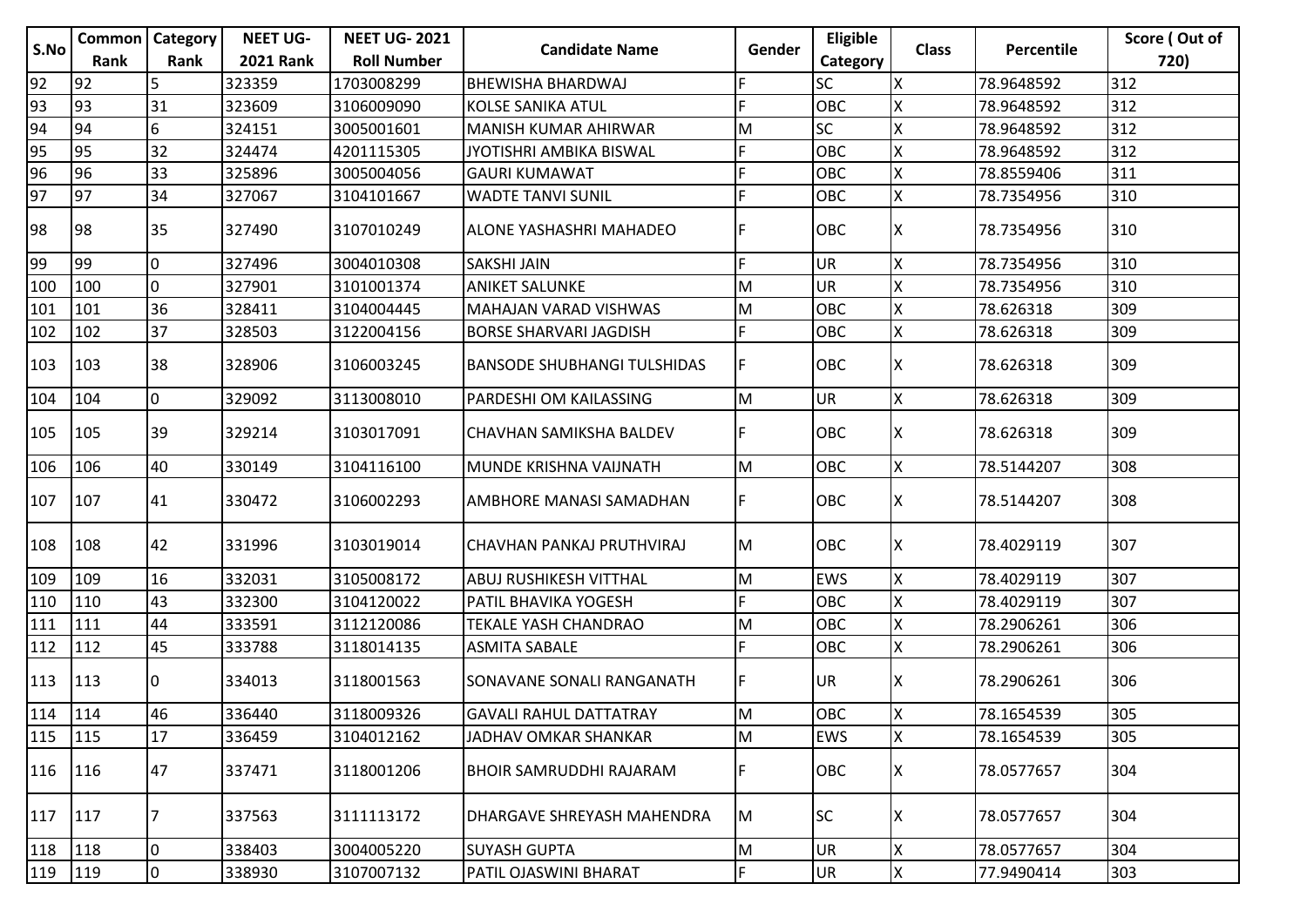|               | <b>Common   Category</b> |             | <b>NEET UG-</b>  | <b>NEET UG-2021</b> |                                     |        | Eligible   |              |                   | Score (Out of |
|---------------|--------------------------|-------------|------------------|---------------------|-------------------------------------|--------|------------|--------------|-------------------|---------------|
| S.No          | Rank                     | Rank        | <b>2021 Rank</b> | <b>Roll Number</b>  | <b>Candidate Name</b>               | Gender | Category   | <b>Class</b> | <b>Percentile</b> | 720)          |
| 120           | 120                      | 48          | 339893           | 3104106325          | SOURABH VIJAY PADWALE               | M      | OBC        | X            | 77.9490414        | 303           |
| 121           | 121                      | 49          | 340125           | 3107007337          | <b>PATIL NIKHIL ASHOK</b>           | M      | <b>OBC</b> | X            | 77.9490414        | 303           |
| 122           | 122                      | 8           | 340808           | 3105015034          | JADHAV SNEHA BABASAHEB              | F      | <b>SC</b>  | X            | 77.8335178        | 302           |
| 123           | 123                      | l0          | 341588           | 3103010001          | KADU SHRAVANI SURENDRA              | F      | <b>UR</b>  | X            | 77.8335178        | 302           |
| 124           | 124                      | l0          | 342251           | 4406006353          | <b>AKSHAT JAIN</b>                  | M      | UR         | X            | 77.8335178        | 302           |
| 125           | 125                      | 50          | 342756           | 3003111056          | <b>RAMANI PANCHAL</b>               | F      | <b>OBC</b> | X            | 77.7176056        | 301           |
| 126           | 126                      | 10          | 343412           | 3104001480          | PANKAR TEJAS MACHHINDRA             | M      | UR         | ΙX           | 77.7176056        | 301           |
| $\boxed{127}$ | 127                      | 51          | 343629           | 3111017138          | SAKSHI RAMESH BONDARE               | F      | <b>OBC</b> | X            | 77.7176056        | 301           |
| 128           | 128                      | 0           | 344182           | 3004006352          | <b>SHREYANS JAIN</b>                | M      | <b>UR</b>  | X            | 77.5971606        | 300           |
| 129           | 129                      | 52          | 344948           | 4411118130          | RAJAN YADAV                         | M      | OBC        | X            | 77.5971606        | 300           |
| 130           | 130                      | 53          | 346487           | 3101020143          | PARDESHI ABHIJEET SHAMKUMAR         | M      | <b>OBC</b> | ΙX           | 77.4870764        | 299           |
| 131           | 131                      | I٥          | 346513           | 3102001260          | <b>BHIWATE GAURI RAJESH</b>         | F      | <b>UR</b>  | X            | 77.4870764        | 299           |
| 132           | 132                      | 18          | 346946           | 3111113087          | <b>LIPY GUPTA</b>                   | F      | <b>EWS</b> | Χ            | 77.4870764        | 299           |
| 133           | 133                      | 54          | 347676           | 3001004467          | <b>UTKARSH RATHORE</b>              | M      | OBC        | X            | 77.3795177        | 298           |
| 134           | 134                      | 55          | 347900           | 3109103150          | <b>BANJARA JAYESH SUNIL</b>         | M      | OBC        | X            | 77.3795177        | 298           |
| 135           | 135                      | 56          | 347972           | 3113012097          | <b>GAIKWAD VIDYA VIJAY</b>          | F      | OBC        | X            | 77.3795177        | 298           |
| 136           | 136                      | 57          | 348545           | 3104113048          | TAMBEKAR YASHWANT VIJAY             | M      | OBC        | ΙX           | 77.3795177        | 298           |
| 137           | 137                      | I٥          | 348745           | 3906005221          | <b>RASHI BHATT</b>                  | F      | <b>UR</b>  | X            | 77.3795177        | 298           |
| 138           | 138                      | 58          | 348848           | 3101008319          | <b>SHENDGE PRITEE PRADEEP</b>       | F      | <b>OBC</b> | Χ            | 77.3795177        | 298           |
| 139           | 139                      | 0           | 349535           | 3110109113          | <b>CHAUDHARI PRITI</b>              | F      | UR         | X            | 77.2667786        | 297           |
| 140           | 140                      | 10          | 351073           | 3110008003          | KHAN MAHZABEEN ALIAHMED             | F      | <b>UR</b>  | х            | 77.1519025        | 296           |
| 141           | 141                      | 10          | 351191           | 3109010245          | SHINDE SUMIT SANDIPANRAO            | lм     | UR.        | ΙX           | 77.1519025        | 296           |
| 142           | 142                      | 9           | 351369           | 3122001497          | IBRAMHANE ROHIT RAJENDRA            | lм     | lsc        | X            | 77.1519025        | 296           |
| 143           | 143                      | 10          | 352618           | 3111026279          | ALISHA ANIL MESHRAM                 | F      | <b>SC</b>  | X            | 77.1519025        | 296           |
| 144           | 144                      | 59          | 352937           | 3102001264          | KHANDERAI RUTUJA SHIVSHANKAR        |        | <b>OBC</b> | x            | 77.0266656        | 295           |
| 145           | 145                      | 10          | 353306           | 3118015087          | <b>GUPTA PRANJAL RAVINDRA KUMAR</b> | F      | <b>UR</b>  | X            | 77.0266656        | 295           |
| 146           | 146                      | 60          | 353310           | 3102021064          | UGALE NIVEDITA RAMDAS               | F      | OBC        | X            | 77.0266656        | 295           |
| 147           | 147                      | $ 0\rangle$ | 353398           | 3104001169          | <b>KAWDE ROHINI PRABHAKAR</b>       | F      | <b>UR</b>  | X            | 77.0266656        | 295           |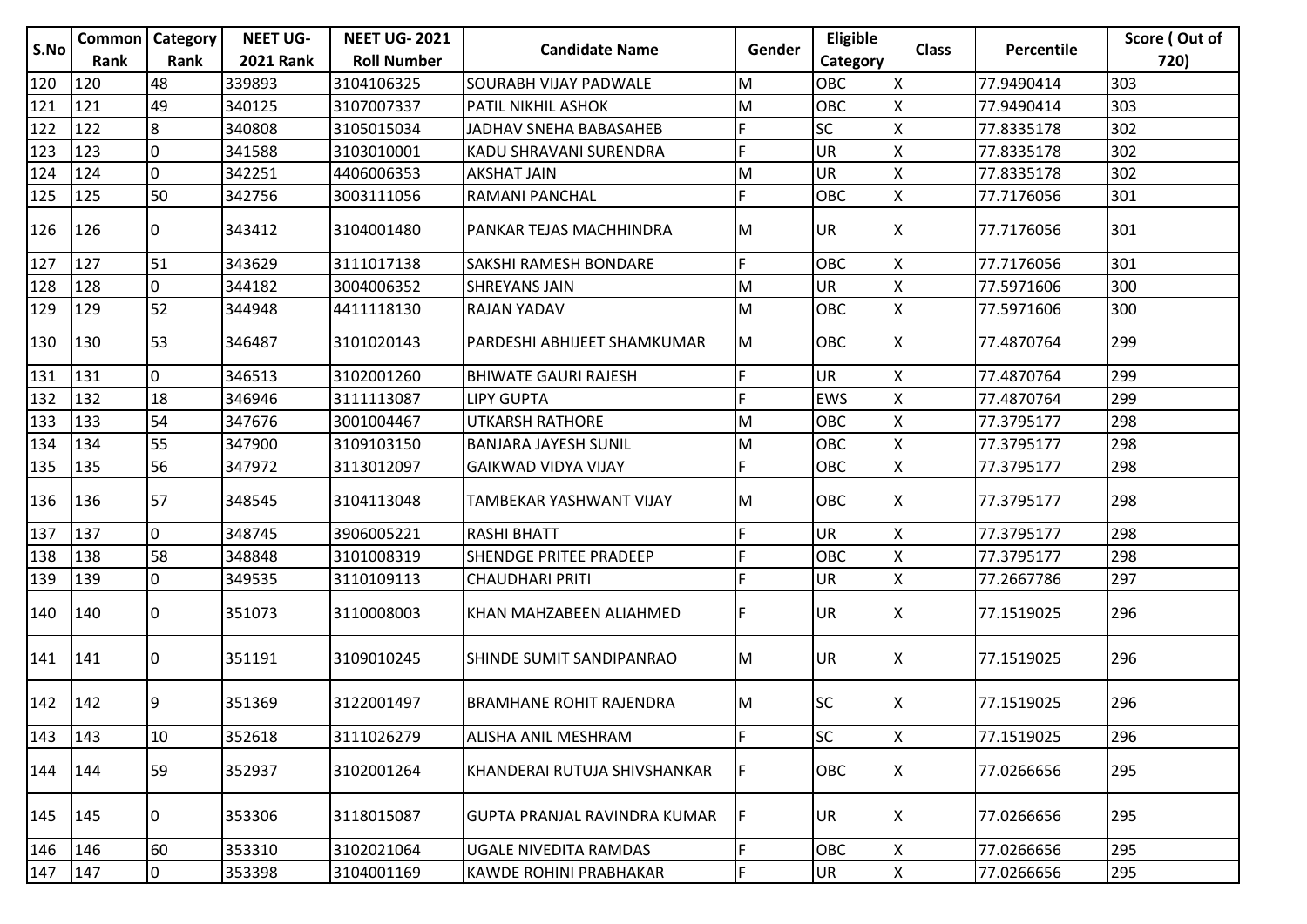|           |               | <b>Common   Category</b> | <b>NEET UG-</b>  | <b>NEET UG-2021</b> |                                   |        | Eligible   |              |            | Score (Out of |
|-----------|---------------|--------------------------|------------------|---------------------|-----------------------------------|--------|------------|--------------|------------|---------------|
| S.No      | <b>Rank</b>   | Rank                     | <b>2021 Rank</b> | <b>Roll Number</b>  | <b>Candidate Name</b>             | Gender | Category   | <b>Class</b> | Percentile | 720)          |
| 148       | 148           | 0                        | 354249           | 3111116216          | <b>GUPTA SHRUTI BANSILAL</b>      | F.     | <b>UR</b>  | Ιx           | 77.0266656 | 295           |
| 149       | $ 149\rangle$ | 0                        | 354776           | 3103008315          | <b>MOHD KASHIF AHMAD SK KARIM</b> | M      | <b>UR</b>  | ΙX           | 76.9129552 | 294           |
| 150       | 150           | 61                       | 354980           | 3112115144          | WANKHADE SHASHANK PARMANAND M     |        | OBC        | Iχ           | 76.9129552 | 294           |
| 151       | 151           | $\mathbf 0$              | 356252           | 3110002609          | SHARMA ANJALI SATENDRA            | F.     | <b>UR</b>  | X            | 76.9129552 | 294           |
| 152       | 152           | 11                       | 356797           | 3117003387          | <b>SWARAJ VASANT SAPTALE</b>      | M      | <b>SC</b>  | X            | 76.7949061 | 293           |
| 153       | 153           | 12                       | 356852           | 3112003118          | <b>BANSODE ABHISHEK JYOTIBA</b>   | M      | <b>SC</b>  | ΙX           | 76.7949061 | 293           |
| 154       | 154           | 0                        | 358599           | 3115032152          | JADHAV RAVI RAMESHWAR             | M      | <b>UR</b>  | X            | 76.6769218 | 292           |
| 155       | 155           | 0                        | 359262           | 3117010246          | GAIKWAD AKANKSHA DATTATRAYA       | F      | <b>UR</b>  | X            | 76.6769218 | 292           |
| 156       | 156           | $\mathbf 0$              | 359729           | 2001224252          | <b>SMRITI JAIN</b>                | F.     | <b>UR</b>  | X            | 76.6769218 | 292           |
| 157       | 157           | 62                       | 362335           | 3122001062          | <b>JADHAV SNEHAL SURESH</b>       | F.     | <b>OBC</b> | X            | 76.4313693 | 290           |
| 158       | 158           | 63                       | 365011           | 3109116007          | <b>SWAMI SWAPNIL SANJAYKUMAR</b>  | M      | <b>OBC</b> | ΙX           | 76.3123489 | 289           |
| 159       | 159           | 64                       | 365230           | 3122013122          | CHAUDHARI YUGANDHARA SATISH       | F      | <b>OBC</b> | X            | 76.3123489 | 289           |
| 160       | 160           | 19                       | 365516           | 3102018241          | <b>SAHEJWANI NIKHIL MAHESH</b>    | M      | <b>EWS</b> | X            | 76.3123489 | 289           |
| 161       | 161           | 20                       | 365826           | 3105021027          | TUPE RUTWIK SUNIL                 | M      | <b>EWS</b> | ΙX           | 76.1950769 | 288           |
| 162       | 162           | 21                       | 367643           | 3122009288          | PAWAR RAJ RAKESH                  | M      | <b>EWS</b> | X            | 76.0763803 | 287           |
| 163       | 163           | 13                       | 367753           | 3101008136          | THOKAL ADITYA DADASAHEB           | M      | <b>SC</b>  | ΙX           | 76.0763803 | 287           |
| 164       | 164           | 14                       | 368534           | 3903102673          | PRIYANK RAJORA                    | M      | SC         | X            | 76.0763803 | 287           |
| 165       | 165           | 22                       | 368756           | 3119003005          | <b>BORGAVE PRITI SHANTINATH</b>   | F.     | <b>EWS</b> | ΙX           | 76.0763803 | 287           |
| 166       | 166           | 65                       | 369944           | 3107005075          | MUNDE NAMRATA PANDURANG           | F.     | OBC        | X            | 75.9591083 | 286           |
| 167   167 |               | 66                       | 370585           | 3107002073          | DHUNDALE KHUSHI BABURAO           | IF.    | <b>OBC</b> | ΙX           | 75.9591083 | 286           |
| 168       | 168           | 67                       | 370830           | 3105019097          | DEVADKAR ANKUSH BALASAHEB         | M      | <b>OBC</b> | X            | 75.9591083 | 286           |
| 169       | 169           | 68                       | 371510           | 3102002145          | <b>REVATI PATIL</b>               | F.     | OBC        | X            | 75.826554  | 285           |
| 170       | $ 170\rangle$ | 0                        | 371518           | 3113110268          | CHAVAN MRUNMAYEE SACHIN           | F.     | UR         | ΙX.          | 75.826554  | 285           |
| 171 171   |               | $\overline{0}$           | 373316           | 3002003152          | <b>IKRA KHAN</b>                  | F      | <b>UR</b>  | <b>X</b>     | 75.7072746 | 284           |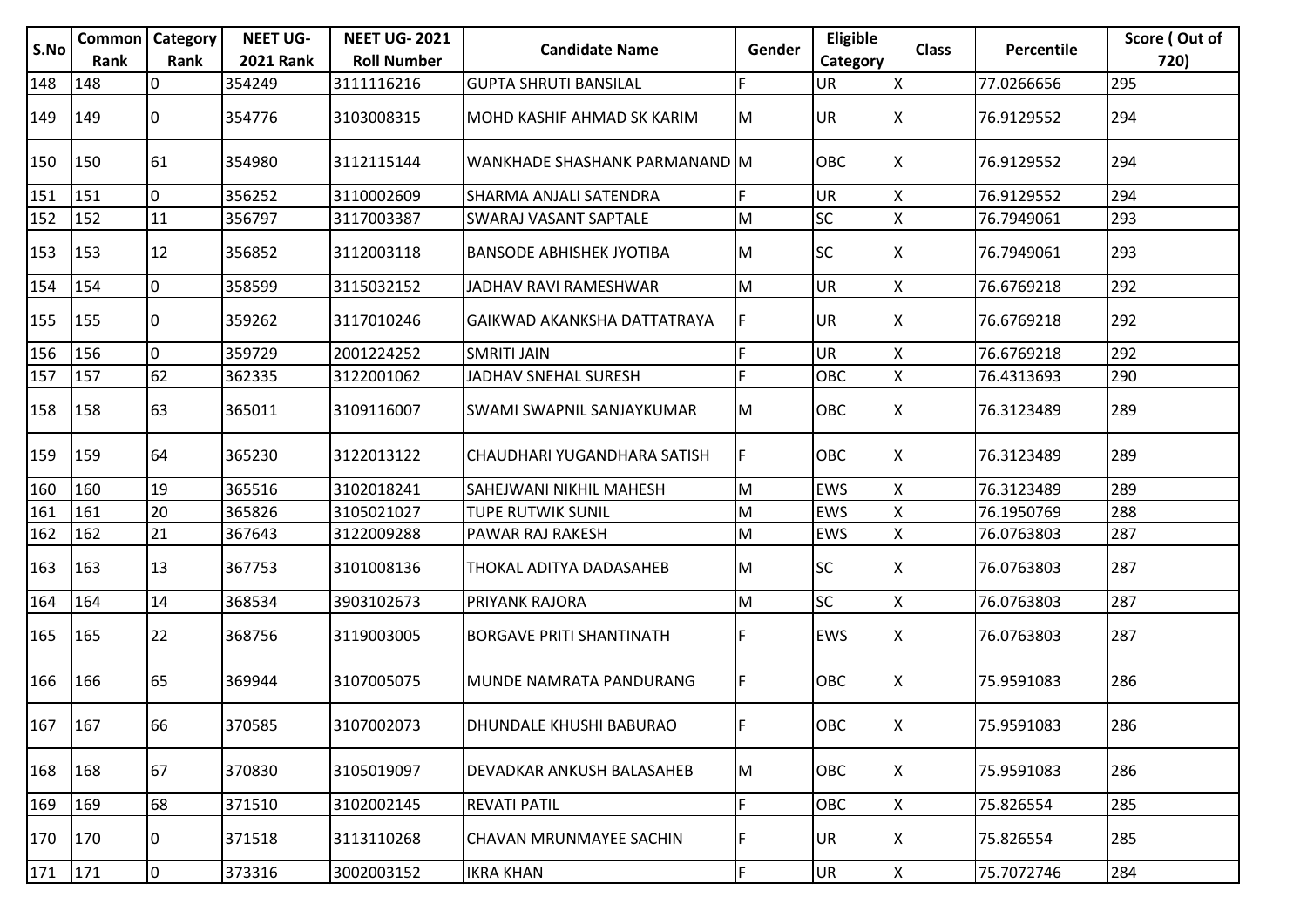| S.No | Common         | <b>Category</b> | <b>NEET UG-</b>  | <b>NEET UG-2021</b> | <b>Candidate Name</b>                           | Gender | Eligible   | <b>Class</b> | Percentile | Score (Out of |
|------|----------------|-----------------|------------------|---------------------|-------------------------------------------------|--------|------------|--------------|------------|---------------|
|      | <b>Rank</b>    | Rank            | <b>2021 Rank</b> | <b>Roll Number</b>  |                                                 |        | Category   |              |            | 720)          |
| 172  | 172            | I٥              | 373512           | 1704003450          | <b>SOUMYA SHRIVASTAVA</b>                       | F      | <b>UR</b>  | X            | 75.7072746 | 284           |
| 173  | 173            | l0              | 373567           | 3906010163          | <b>DIVYANSHI DOSI</b>                           | F      | <b>UR</b>  |              | 75.7072746 | 284           |
| 174  | 174            | $\mathbf{1}$    | 373976           | 3107007186          | SAMIDHA PAWAR                                   | E      | lsт        | X            | 75.7072746 | 284           |
| 175  | 175            | 69              | 375541           | 3112116058          | KANTHALE GOVIND ATMARAM                         | IM.    | <b>OBC</b> | ΙX           | 75.5873476 | 283           |
| 176  | 176            | 15              | 377240           | 3104003659          | <b>KATHOTE ANKITA HIRALAL</b>                   | IF.    | lsc        | X            | 75.4707879 | 282           |
| 177  | 177            | 70              | 378811           | 3104004477          | <b>UBARHANDE VIVEK VILAS</b>                    | lм     | OBC        | X            | 75.3522855 | 281           |
| 178  | 178            | 16              | 379682           | 3109016128          | KAMBLE ASHISH ASHOKRAO                          | lм     | <b>SC</b>  | X            | 75.3522855 | 281           |
| 179  | 179            | 23              | 379895           | 3112008003          | SHINDE AJINKYA TANAJI                           | İМ     | <b>EWS</b> |              | 75.3522855 | 281           |
| 180  | 180            | 0               | 380652           | 4407002798          | <b>RISHI MEHTA</b>                              | M      | <b>UR</b>  |              | 75.2175943 | 280           |
| 181  | 181            | 71              | 380777           | 3006002268          | <b>SWETA PATEL</b>                              | F.     | OBC        | X            | 75.2175943 | 280           |
| 182  | 182            | 72              | 382728           | 3104103051          | <b>BADUGE AVINASH HARIDAS</b>                   | İМ     | OBC        | X            | 75.0980558 | 279           |
| 183  | 183            | 17              | 382786           | 3103006118          | KURHADE PRANAY BABURAO                          | M      | <b>SC</b>  | х            | 75.0980558 | 279           |
| 184  | 184            | 73              | 382807           | 1702020212          | <b>NIKITA PATEL</b>                             | F      | <b>OBC</b> |              | 75.0980558 | 279           |
| 185  | 185            | 24              | 383266           | 2001114177          | <b>AVANTIKA SHUKLA</b>                          | E      | <b>EWS</b> | X            | 75.0980558 | 279           |
| 186  | 186            | 10              | 383637           | 3104102229          | IRINDHE SHRADDHA BALASAHEB                      | IF     | UR.        | x            | 75.0980558 | 279           |
| 187  | 187            | 74              | 384793           | 3107002220          | PATIL YOGINI MACHHINDRA                         | lF.    | <b>OBC</b> | X            | 74.9775461 | 278           |
| 188  | 188            | 75              | 385125           | 3107014047          | <b>NEEL DINESH PATIL</b>                        | M      | <b>OBC</b> | Χ            | 74.9775461 | 278           |
| 189  | 189            | 76              | 387275           | 3122007067          | CHAVAN GAURAV SHRIRAM                           | M      | <b>OBC</b> |              | 74.8552231 | 277           |
| 190  | 190            | 77              | 387461           | 3106004056          | <b>HINGMIRE HARIOM BHARAT</b>                   | lм     | OBC        |              | 74.8552231 | 277           |
| 191  | 191            | 78              | 387526           | 3102023012          | DNYANESHWARI ROTHE                              | F      | <b>OBC</b> | X            | 74.8552231 | 277           |
| 192  | 192            | 25              | 387816           | 3104001200          | SHINDE SOURAV RAMESH                            | M      | <b>EWS</b> | X            | 74.8552231 | 277           |
| 193  | <sup>193</sup> | 79              | 388451           | 3109111218          | İMUNDE DHANANJAY VYANKATI                       | IM.    | <b>OBC</b> | IX.          | 74.7262304 | 276           |
| 194  | 194            | 80              | 388584           | 3112101022          | SUROSHE PRIYANKA HARIBHAU                       | IF.    | IOBC.      | ΙX.          | 74.7262304 | 276           |
| 195  | 195            | Iо              | 388952           | 3104007166          | <b>MULE NIVEDITA ASHOK</b>                      | F      | IUR.       | Ιx           | 74.7262304 | 276           |
| 196  | 196            | l0              | 389524           | 3111114089          | <b>MANSI</b>                                    | lF.    | <b>UR</b>  | X            | 74.7262304 | 276           |
| 197  | 197            | 81              | 390008           | 3111110428          | <b>GAURAV BANDUJI SHENDE</b>                    | lм     | <b>OBC</b> | X            | 74.7262304 | 276           |
| 198  | 198            | 82              | 391601           | 3107003193          | CHAUDHARI MANGESH VIVEK                         | M      | <b>OBC</b> | ΙX.          | 74.5840923 | 275           |
| 199  | 199            | 26              | 392541           | 3102015204          | SHADMAN FAISAL KHAN JAMEEL<br><b>AHMED KHAN</b> | M      | <b>EWS</b> | ΙX.          | 74.4631293 | 274           |
| 200  | 200            | $\overline{0}$  | 393955           | 2208025088          | PATIL JANVI PRABHAKAR                           | l۴.    | UR         | $\mathsf{X}$ | 74.4631293 | 274           |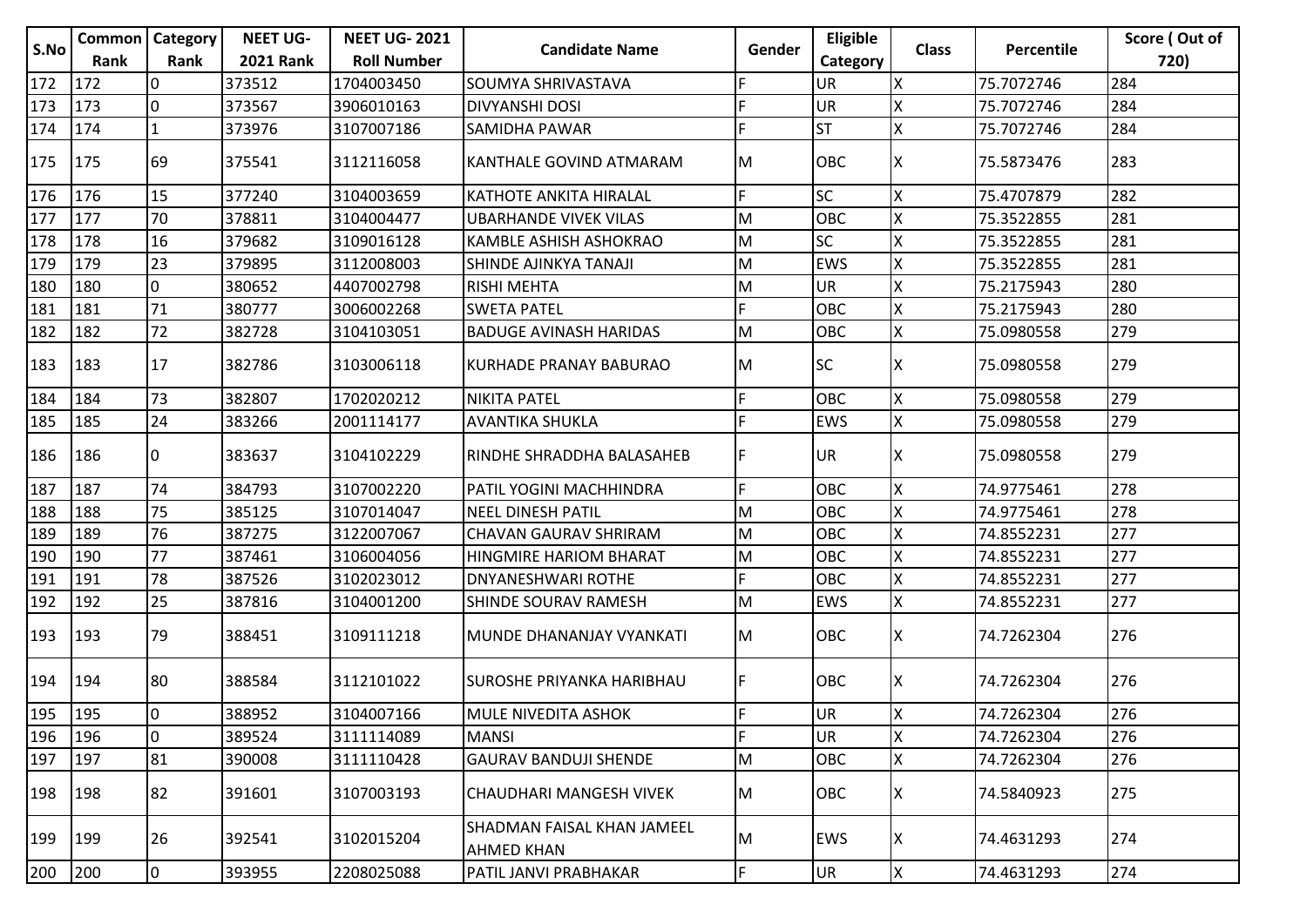|      | <b>Common   Category</b> |      | <b>NEET UG-</b>  | <b>NEET UG-2021</b> |                                 |        | Eligible   |              |            | Score (Out of |
|------|--------------------------|------|------------------|---------------------|---------------------------------|--------|------------|--------------|------------|---------------|
| S.No | Rank                     | Rank | <b>2021 Rank</b> | <b>Roll Number</b>  | <b>Candidate Name</b>           | Gender | Category   | <b>Class</b> | Percentile | 720)          |
| 201  | 201                      | 83   | 397273           | 3122003296          | <b>JAISWAL NEERAJ SUNIL</b>     | M      | OBC        | X            | 74.2150514 | 272           |
| 202  | 202                      | 84   | 398270           | 3112024162          | <b>CHATE PRADYUMNA NAVNATH</b>  | lм     | <b>OBC</b> | X            | 74.0930522 | 271           |
| 203  | 203                      | 85   | 398329           | 3107010139          | YASH DAGADU PATIL               | M      | OBC        | X            | 74.0930522 | 271           |
| 204  | 204                      | 86   | 398487           | 3102004565          | <b>MAHORE SAKSHI NANDKISHOR</b> | F      | OBC        | X            | 74.0930522 | 271           |
| 205  | 205                      | 27   | 398902           | 3104004311          | CHAVAN VAIBHAV GAJANAN          | M      | <b>EWS</b> | X            | 74.0930522 | 271           |
| 206  | 206                      | 87   | 398999           | 3104001436          | <b>SAKSHI BHANUSE</b>           | F      | <b>OBC</b> | ΙX           | 74.0930522 | 271           |
| 207  | 207                      | 0    | 399026           | 3103004304          | <b>GADGE SAKSHI SUDHIR</b>      | F      | <b>UR</b>  | X            | 74.0930522 | 271           |
| 208  | 208                      | 88   | 399179           | 3115001062          | <b>GHODEKAR RUTIKA LAHU</b>     | F      | OBC        | X            | 74.0930522 | 271           |
| 209  | 209                      | 89   | 399422           | 3122003086          | WADILE MADHAVI BAPU             | F      | OBC        | X            | 74.0930522 | 271           |
| 210  | 210                      | 90   | 400520           | 3102018219          | PIMPALE TUSHAR ASHOK            | M      | OBC        | X            | 73.9565478 | 270           |
| 211  | 211                      | 10   | 402227           | 3104010052          | SAKHALE SANDHYA DNYANESHWAR     | F      | <b>UR</b>  | ΙX           | 73.8292387 | 269           |
| 212  | 212                      | 91   | 402231           | 3122009289          | KUWAR AADITYA MAHESH            | M      | <b>OBC</b> | X            | 73.8292387 | 269           |
| 213  | 213                      | 92   | 402370           | 3111010431          | POTE ABHISHEK SUDHAKAR          | M      | OBC        | X            | 73.8292387 | 269           |
| 214  | 214                      | l0   | 402390           | 3107012068          | MORE NIRAJ VIJAY                | M      | <b>UR</b>  | X            | 73.8292387 | 269           |
| 215  | 215                      | 93   | 403180           | 3112002465          | <b>SAKSHI TAKE</b>              | F      | OBC        | X            | 73.8292387 | 269           |
| 216  | 216                      | 94   | 404817           | 3111124029          | MAIND VASUDHA KHEMRAJ           | F      | <b>OBC</b> | X            | 73.7082109 | 268           |
| 217  | 217                      | 95   | 405110           | 3104103252          | SORMARE SATYAM ANIL             | M      | OBC        | Χ            | 73.7082109 | 268           |
| 218  | 218                      | 96   | 406127           | 3104117105          | KARDILE ISHA SUBHASH            | F      | <b>OBC</b> | X            | 73.5843339 | 267           |
| 219  | 219                      | 18   | 406509           | 3111106298          | <b>SHAHARE MANSI NARENDRA</b>   | F      | <b>SC</b>  | ΙX           | 73.5843339 | 267           |
| 220  | 220                      | l0   | 406718           | 3102003675          | DAHATRE PAWAN SANTOSH           | M      | <b>UR</b>  | X            | 73.5843339 | 267           |
| 221  | 221                      | 0    | 406847           | 2301002236          | <b>SIMRAN RATHORE</b>           | F      | <b>UR</b>  | X            | 73.5843339 | 267           |
| 222  | 222                      | 28   | 407557           | 3117003036          | <b>BHALWANKAR SUDIP SUDHIR</b>  | IМ     | <b>EWS</b> | Ιx           | 73.5843339 | 267           |
| 223  | 223                      | 97   | 408368           | 3104109284          | CHAVAN VAISHNAVI JALINDAR       | F      | <b>OBC</b> | IΧ           | 73.4556649 | 266           |
| 224  | 224                      | 0    | 409032           | 3119007018          | LIGADE NANDINI MARUTI           | F      | UR         | X            | 73.4556649 | 266           |
| 225  | 225                      | 0    | 410126           | 3105002017          | ANWANE BALAJI BHASKAR           | M      | <b>UR</b>  | X            | 73.3175417 | 265           |
| 226  | 226                      | 98   | 411078           | 3005010348          | <b>ROHIT PATIDAR</b>            | M      | OBC        | ΙX           | 73.3175417 | 265           |
| 227  | 227                      | 99   | 412113           | 3104106270          | SONAWANE AKSHAY SANJAY          | M      | OBC        | X            | 73.1904916 | 264           |
| 228  | 228                      | 100  | 412235           | 3107002201          | PATIL PUJA SATYAWAN             | F      | OBC        | X            | 73.1904916 | 264           |
| 229  | 229                      | 29   | 413404           | 3119012155          | <b>SNEHA PHAKADE</b>            | F      | <b>EWS</b> | X            | 73.1904916 | 264           |
| 230  | 230                      | 101  | 413957           | 3905106205          | PAWAR GAYATRI SUNIL             | F      | OBC        | X            | 73.1904916 | 264           |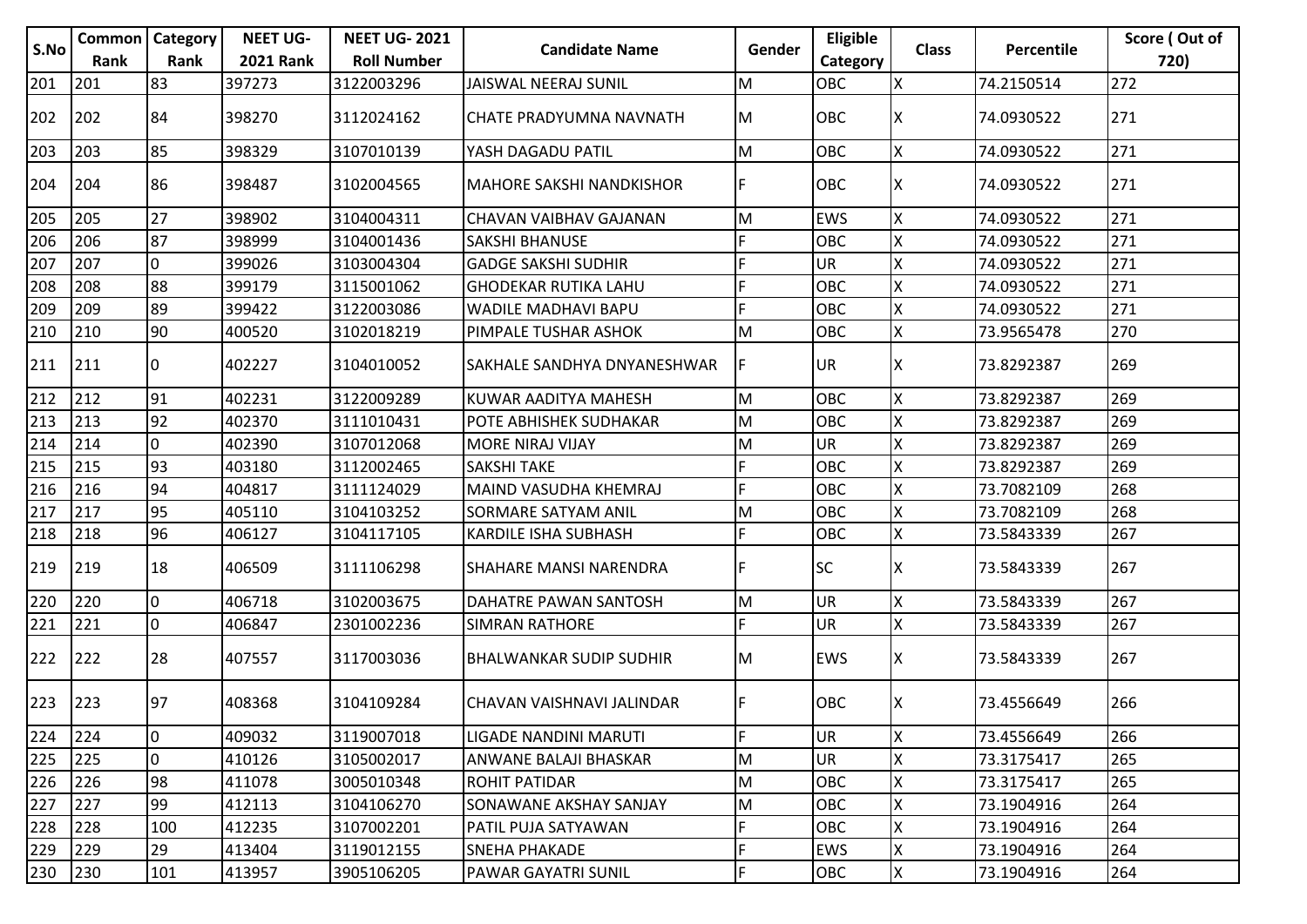|      |               | <b>Common   Category</b> | <b>NEET UG-</b>  | <b>NEET UG-2021</b> |                                  |        | Eligible   |              |                   | Score (Out of |
|------|---------------|--------------------------|------------------|---------------------|----------------------------------|--------|------------|--------------|-------------------|---------------|
| S.No | Rank          | Rank                     | <b>2021 Rank</b> | <b>Roll Number</b>  | <b>Candidate Name</b>            | Gender | Category   | <b>Class</b> | <b>Percentile</b> | 720)          |
| 231  | 231           | 10                       | 414187           | 3111025159          | <b>NAGOSE HITESH MODKU</b>       | M      | UR         | X            | 73.0655784        | 263           |
| 232  | 232           | 30                       | 414310           | 3104118111          | JADHAV AMRAPALI BHAUSAHEB        | F      | <b>EWS</b> | ΙX           | 73.0655784        | 263           |
| 233  | 233           | O                        | 415190           | 4406005110          | AYUSHMAN JAIN                    | M      | UR         | X            | 73.0655784        | 263           |
| 234  | 234           | 102                      | 416253           | 3122004098          | <b>MAYUR DHANRAJ PATIL</b>       | M      | <b>OBC</b> | Χ            | 72.9337365        | 262           |
| 235  | 235           | 19                       | 416380           | 3111115315          | <b>BANSOD DISHA RAJESH</b>       | F      | <b>SC</b>  | X            | 72.9337365        | 262           |
| 236  | 236           | 103                      | 416616           | 3102005613          | <b>KAKAD SHRUTI DNYANESHWAR</b>  | F      | OBC        | X            | 72.9337365        | 262           |
| 237  | 237           | 104                      | 418386           | 3106018162          | WERULKAR ADITI BABURAO           | F      | OBC        | X            | 72.8047437        | 261           |
| 238  | 238           | 31                       | 420131           | 4411021115          | <b>HARSHIT TIWARI</b>            | M      | <b>EWS</b> | X            | 72.6625409        | 260           |
| 239  | 239           | 20                       | 420217           | 3106014105          | NEMADE NIKHIL VASANT             | M      | SC         | Χ            | 72.6625409        | 260           |
| 240  | 240           | 32                       | 421010           | 3106003276          | <b>SAPKAL PRASAD PURUSHOTTAM</b> | lм     | <b>EWS</b> | ΙX           | 72.6625409        | 260           |
| 241  | 241           | l0                       | 422325           | 3111018359          | THADANI KIRTI DINESH             | F      | UR         | ΙH           | 72.5334834        | 259           |
| 242  | 242           | l0                       | 422919           | 3104021158          | PATIL APURVA SUBHASH             | F      | UR         | Χ            | 72.5334834        | 259           |
| 243  | 243           | 33                       | 424218           | 3122002132          | <b>SHRUTI LALIT GUJRATHI</b>     | F      | EWS        | X            | 72.4046202        | 258           |
| 244  | 244           | 105                      | 424656           | 3104020114          | <b>VAISHNAVI MULEY</b>           | F      | OBC        | X            | 72.4046202        | 258           |
| 245  | 245           | 106                      | 425007           | 3111001850          | <b>BORKAR SHRUTIKA NARAYAN</b>   | F      | <b>OBC</b> | ΙX           | 72.4046202        | 258           |
| 246  | 246           | 0                        | 426394           | 3108005709          | <b>GAT ASMITA AMOL</b>           | F      | <b>UR</b>  | Χ            | 72.2751741        | 257           |
| 247  | 247           | 107                      | 426629           | 3107017079          | <b>DHAYBAR JAYESH SATISH</b>     | M      | OBC        | X            | 72.2751741        | 257           |
| 248  | 248           | 10                       | 427100           | 3104022033          | <b>SHREYA PRASHANT BHALEKAR</b>  | F      | <b>UR</b>  | ΙX           | 72.2751741        | 257           |
| 249  | 249           | 108                      | 431042           | 2208001165          | PATIL PRANAV YOGESHWAR           | M      | <b>OBC</b> | X            | 72.0026187        | 255           |
| 250  | 250           | 109                      | 432368           | 3113001296          | AHER ATUL NANDLAL                | M      | OBC        | X            | 71.8742735        | 254           |
| 251  | 251           | 110                      | 432860           | 3102008098          | <b>RUTUJA GUNGE</b>              | F      | OBC        | X            | 71.8742735        | 254           |
| 252  | 252           | 10                       | 433698           | 3101007099          | SIDDHESHWAR RUCHA PAWAN          | F      | <b>UR</b>  | ΙX           | 71.8742735        | 254           |
| 253  | $ 253\rangle$ | 111                      | 436346           | 3107006067          | PATIL KOMAL BABULAL              | F      | <b>OBC</b> | Ιx           | 71.6140216        | 252           |
| 254  | 254           | 112                      | 436427           | 3104007267          | <b>CHAVAN SAURABH KISAN</b>      | M      | OBC        | X            | 71.6140216        | 252           |
| 255  | 255           | 0                        | 436728           | 3906010085          | <b>NANCY DOSI</b>                | F      | <b>UR</b>  | Χ            | 71.6140216        | 252           |
| 256  | 256           | 113                      | 437172           | 3111008332          | ADBALE SANTWANA BANDU            | F      | OBC        | Χ            | 71.6140216        | 252           |
| 257  | 257           | 0                        | 438429           | 3906012219          | <b>MUDITA SAVOT</b>              | F      | <b>UR</b>  | X            | 71.4830215        | 251           |
| 258  | 258           | 34                       | 438636           | 3104112200          | <b>TAMBE SNEHAL SURESH</b>       | F      | EWS        | Χ            | 71.4830215        | 251           |
| 259  | 259           | 10                       | 439553           | 3109005506          | SONWANE YOGESH DAMODHAR          | M.     | UR         | ΙX.          | 71.4830215        | 251           |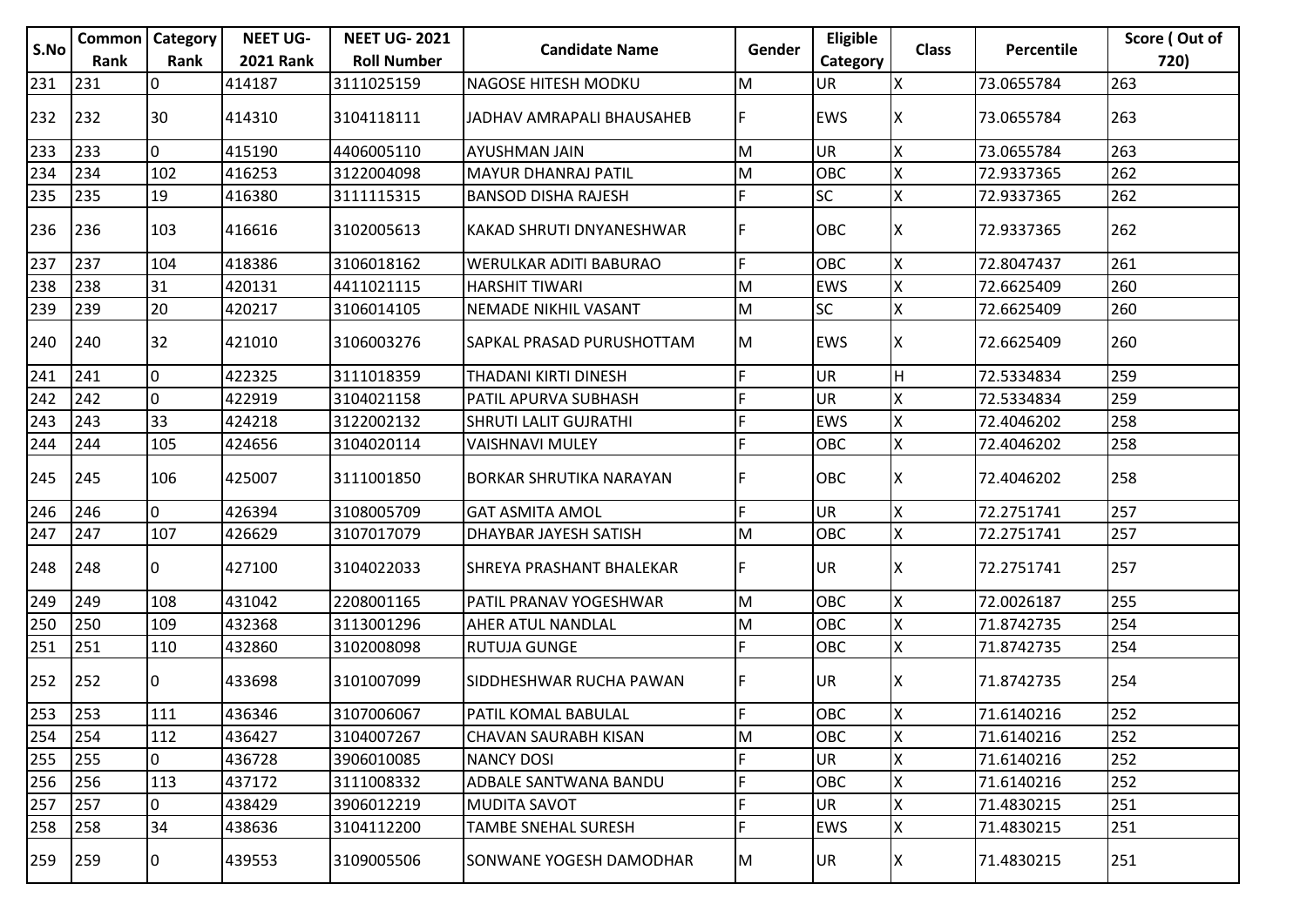|      | <b>Common</b>   Category |      | <b>NEET UG-</b>  | <b>NEET UG-2021</b> |                                |        | Eligible   |              |            | Score (Out of |
|------|--------------------------|------|------------------|---------------------|--------------------------------|--------|------------|--------------|------------|---------------|
| S.No | Rank                     | Rank | <b>2021 Rank</b> | <b>Roll Number</b>  | <b>Candidate Name</b>          | Gender | Category   | <b>Class</b> | Percentile | 720)          |
| 260  | 260                      | I0   | 440837           | 4408003285          | <b>OSAMA ZAHEER</b>            | М      | UR         | X            | 71.3369981 | 250           |
| 261  | 261                      | 114  | 441203           | 3102021017          | KANKALE AYUSHI PRAMOD          | F      | OBC        |              | 71.3369981 | 250           |
| 262  | 262                      | 10   | 441381           | 3107002216          | HARSHAL MADHUKAR PATIL         | M      | <b>UR</b>  | X            | 71.3369981 | 250           |
| 263  | 263                      | 0    | 442028           | 3906001531          | LAKSHIKA GANDHI                |        | <b>UR</b>  |              | 71.3369981 | 250           |
| 264  | 264                      | 115  | 442335           | 3107010272          | PAISOLE ASHISH NAMDEV          | M      | OBC        | X            | 71.3369981 | 250           |
| 265  | 265                      | 116  | 443107           | 3107008357          | KUMAVAT VAIBHAV SUBHASH        | M      | <b>OBC</b> | ΙX           | 71.2066455 | 249           |
| 266  | 266                      | 117  | 443142           | 3113001863          | JADHAV PRATHMESH RAJENDRA      | M      | <b>OBC</b> | ΙX           | 71.2066455 | 249           |
| 267  | 267                      | I0   | 443650           | 3111012151          | DEODHE PURVA PADMAKAR          | F      | <b>UR</b>  | X            | 71.2066455 | 249           |
| 268  | 268                      | I٥   | 444307           | 3111111397          | <b>ANGEL SUNAR</b>             | F      | UR         | X            | 71.2066455 | 249           |
| 269  | 269                      | 35   | 444752           | 2208001851          | SHARMA CHETAN BHARAT           | M      | EWS        | X            | 71.0724075 | 248           |
| 270  | 270                      | 36   | 445499           | 3104003241          | <b>NEHA SANJAY KORDE</b>       | F      | <b>EWS</b> | X            | 71.0724075 | 248           |
| 271  | 271                      | 37   | 446119           | 3112004007          | <b>BANG PRASANNA VISHNUDAS</b> | M      | <b>EWS</b> | ΙX           | 71.0724075 | 248           |
| 272  | 272                      | 0    | 447875           | 3906001690          | <b>NANIKSHA JAIN</b>           | F      | <b>UR</b>  | X            | 70.9384934 | 247           |
| 273  | 273                      | 118  | 447983           | 3112004391          | RATHOD PRACHI PREMDAS          | F      | OBC        | X            | 70.9384934 | 247           |
| 274  | 274                      | 0    | 448801           | 3001002135          | JAYESH CHALISGAONKAR           | M      | UR         |              | 70.8052916 | 246           |
| 275  | 275                      | l0   | 449010           | 3107004240          | PATIL VAIBHAV MANOJ            | M      | <b>UR</b>  | X            | 70.8052916 | 246           |
| 276  | 276                      | I O  | 450918           | 3103017170          | AFFAN AHZAM BAIG               | M      | UR         | ΙX           | 70.6525336 | 245           |
| 277  | 277                      | 119  | 451930           | 3101012197          | <b>GORE PRIYANKA ASHOK</b>     | F      | OBC        |              | 70.6525336 | 245           |
| 278  | 278                      | 120  | 453547           | 3102002057          | <b>BAGADE SANSKRUTI VILAS</b>  | F      | OBC        | Χ            | 70.5205621 | 244           |
| 279  | 279                      | 0    | 454261           | 3118021093          | <b>SAYYED SHIFA</b>            | F      | <b>UR</b>  | X            | 70.5205621 | 244           |
| 280  | 280                      | 38   | 454320           | 3112107229          | SOLANKE GAYATRI MUNJABHAU      | F      | <b>EWS</b> | х            | 70.5205621 | 244           |
| 281  | 281                      | 121  | 454430           | 4408117365          | <b>NOOR AFSHAN</b>             | F      | OBC        | X            | 70.5205621 | 244           |
| 282  | 282                      | 39   | 454956           | 3111103503          | <b>ABHIJEET CHOUHAN</b>        | M      | <b>EWS</b> | X            | 70.5205621 | 244           |
| 283  | 283                      | 122  | 455014           | 3110001148          | <b>PANDIT BASANT</b>           | M      | OBC        |              | 70.5205621 | 244           |
| 284  | 284                      | 123  | 455763           | 3103002460          | <b>MESARE SHWETA SUBHASH</b>   | F      | Іовс       | lχ           | 70.3830217 | 243           |
| 285  | 285                      | 124  | 456156           | 3106020052          | SONUNE SAKSHI ARUN             | F      | OBC        | X            | 70.3830217 | 243           |
| 286  | 286                      | 10   | 456603           | 3110116075          | DEVESH JATASHANKAR PRAJAPATI   | M      | <b>UR</b>  |              | 70.3830217 | 243           |
| 287  | 287                      | 125  | 457649           | 3102004196          | CHAUDHARI ARAMBHI SUBHASH      | F      | <b>OBC</b> | X            | 70.2427615 | 242           |
| 288  | 288                      | 0    | 457878           | 4408023385          | <b>SAOOD KHAN</b>              | M      | <b>UR</b>  | X            | 70.2427615 | 242           |
| 289  | 289                      | 126  | 458038           | 3104104176          | MUNDE VAIBHAV BABURAO          | M      | OBC        | X            | 70.2427615 | 242           |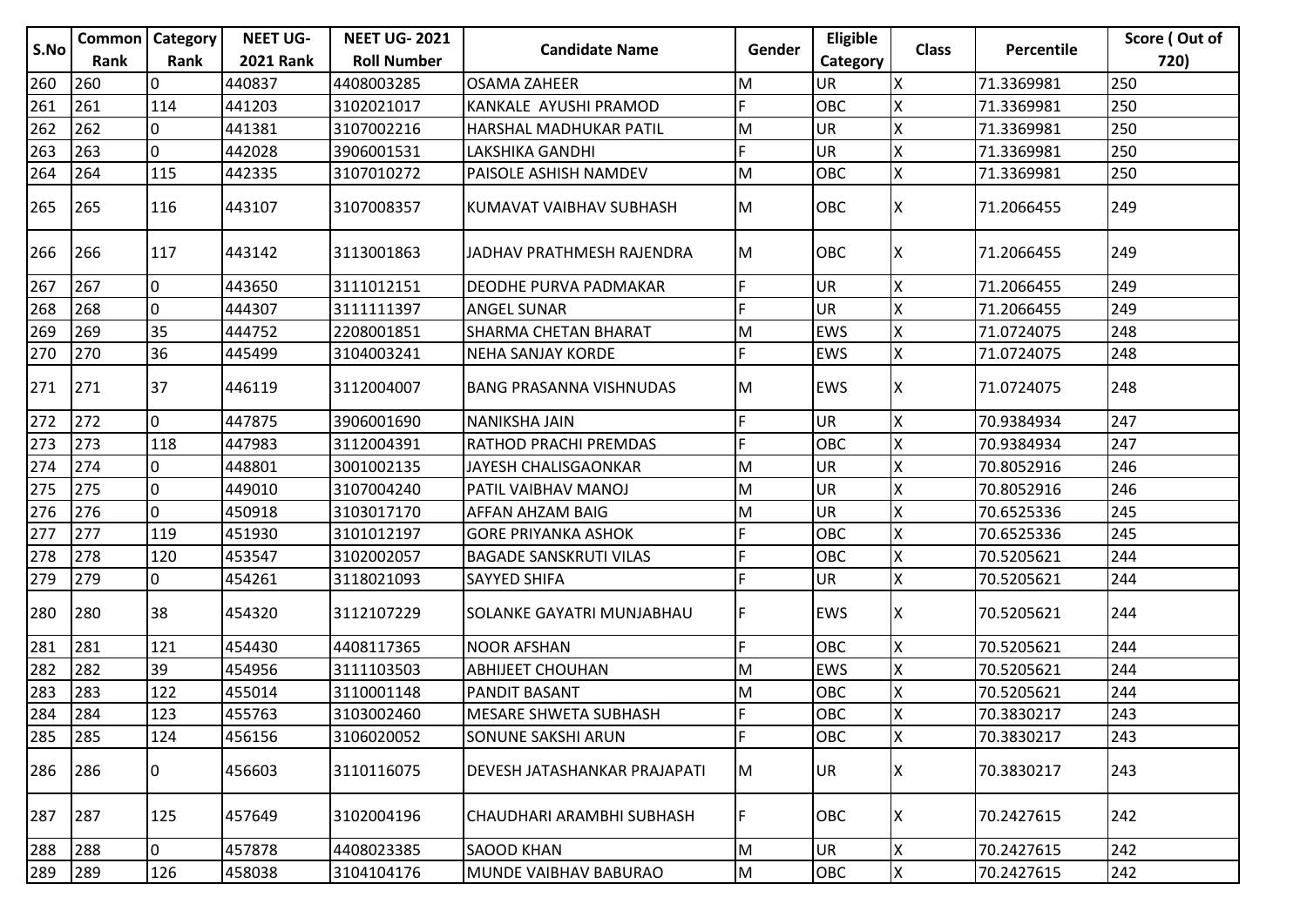|      |      | <b>Common   Category</b> | <b>NEET UG-</b>  | <b>NEET UG-2021</b> |                                       |        | Eligible   |              |                   | Score (Out of |
|------|------|--------------------------|------------------|---------------------|---------------------------------------|--------|------------|--------------|-------------------|---------------|
| S.No | Rank | Rank                     | <b>2021 Rank</b> | <b>Roll Number</b>  | <b>Candidate Name</b>                 | Gender | Category   | <b>Class</b> | <b>Percentile</b> | 720)          |
| 290  | 290  | 127                      | 458080           | 3103014134          | <b>AKANKSHA PAWAR</b>                 | F      | OBC        | Χ            | 70.2427615        | 242           |
| 291  | 291  | 128                      | 458252           | 3106002415          | <b>BHAKADE VAIBHAV DATTATRAY</b>      | ΙM     | <b>OBC</b> | x            | 70.2427615        | 242           |
| 292  | 292  | 129                      | 458447           | 3122006395          | <b>CHAUDHARI ROHIT PRAVIN</b>         | M      | OBC        | X            | 70.2427615        | 242           |
| 293  | 293  | 40                       | 458662           | 3906009248          | <b>MAHI PORWAL</b>                    | F      | <b>EWS</b> | X            | 70.2427615        | 242           |
| 294  | 294  | 130                      | 460607           | 3101020111          | JAGDALE SHUBHAM SANTOSH               | M      | OBC        | х            | 70.0986807        | 241           |
| 295  | 295  | 131                      | 460993           | 3102023040          | ZUNAIRA MAHEEN SYED AKHTAR ALI        | IF     | OBC        | x            | 70.0986807        | 241           |
| 296  | 296  | 0                        | 462756           | 3111016420          | <b>BHAGWAT SUYASH SUCHET</b>          | M      | <b>UR</b>  | X            | 69.9449514        | 240           |
| 297  | 297  | 41                       | 464290           | 1507003217          | <b>PALAK RANI</b>                     | F      | <b>EWS</b> | Χ            | 69.8084471        | 239           |
| 298  | 298  | 132                      | 465514           | 3118026044          | CHAVAN ANAGHA KIRAN                   | F      | OBC        | X            | 69.8084471        | 239           |
| 299  | 299  | 10                       | 466471           | 3118024240          | YADAV ISHA SAMPOORNANAND              | F      | <b>UR</b>  | x            | 69.6742092        | 238           |
| 300  | 300  | 133                      | 467589           | 3103011026          | DAHAKE PAYAL VIVEKRAO                 | F      | OBC        | Χ            | 69.6742092        | 238           |
| 301  | 301  | 0                        | 468753           | 4406002684          | ANSHIKA SAMAIYA                       | E      | <b>UR</b>  | X            | 69.5379638        | 237           |
| 302  | 302  | 134                      | 468984           | 3104021054          | <b>WAYKOS RUTUJA SANJAY</b>           | F      | OBC        | X            | 69.5379638        | 237           |
| 303  | 303  | 135                      | 470560           | 3122009150          | PATIL GAURAV SAMBHAJI                 | M      | OBC        | X            | 69.3911634        | 236           |
| 304  | 304  | 136                      | 473848           | 3107010235          | PATIL KISHORI SARDARSING              | F      | OBC        | X            | 69.2235764        | 235           |
| 305  | 305  | 137                      | 474883           | 3105006278          | RATHOD SWAPNIL SANJAY                 | M      | OBC        | Χ            | 69.2235764        | 235           |
| 306  | 306  | 42                       | 476581           | 4407008367          | <b>KOMAL MISHRA</b>                   | F      | <b>EWS</b> | X            | 69.0814383        | 234           |
| 307  | 307  | 0                        | 477218           | 3006002237          | RITESH KUMAR NIGAM                    | M      | <b>UR</b>  | Χ            | 69.0814383        | 234           |
| 308  | 308  | 138                      | 477857           | 3004001460          | <b>ABHIJEET PATEL</b>                 | M      | OBC        | X            | 68.9361272        | 233           |
| 309  | 309  | 0                        | 479921           | 3103008045          | <b>RATHOD YASH RAMESH</b>             | M      | UR         | X            | 68.791917         | 232           |
| 310  | 310  | 139                      | 480123           | 3106001273          | SUTAWANE NIKUNJ VIJAY                 | M      | OBC        | X            | 68.791917         | 232           |
| 311  | 311  | 140                      | 481758           | 3112031109          | DHORE PRANIT PRAMOD                   | M      | OBC        | X            | 68.791917         | 232           |
| 312  | 312  | 141                      | 481985           | 3122005269          | WADILE NAMRATA KAILAS                 | F      | OBC        | X            | 68.645505         | 231           |
| 313  | 313  | 142                      | 484485           | 3111015317          | <b>BARDE OJASWINI KISHOR</b>          | F      | OBC        |              | 68.4817387        | 230           |
| 314  | 1314 | 43                       | 485767           | 4411002169          | <b>KARTIKEY MISHRA</b>                | lм     | <b>EWS</b> | Ιx           | 68.4817387        | 230           |
| 315  | 315  | lo.                      | 491218           | 3003109051          | <b>IRAM KAHAN</b>                     | F      | <b>UR</b>  | X            | 68.04723          | 227           |
| 316  | 316  | 143                      | 491396           | 3106016197          | MAPARI KULDIP SANJAY                  | M      | OBC        | Χ            | 68.04723          | 227           |
| 317  | 317  | 21                       | 491844           | 3105004218          | SONAWANE DIMPAL MADAN                 | F      | <b>SC</b>  |              | 68.04723          | 227           |
| 318  | 318  | 144                      | 494255           | 3106006039          | <b>GOSAVI SHIVAM SUNIL</b>            | M      | OBC        | X            | 67.8922056        | 226           |
| 319  | 319  | 22                       | 495788           | 3103021064          | MANWAR DHAMMAPRAKASH<br><b>GAUTAM</b> | M.     | SC.        | ΙX.          | 67.8922056        | 226           |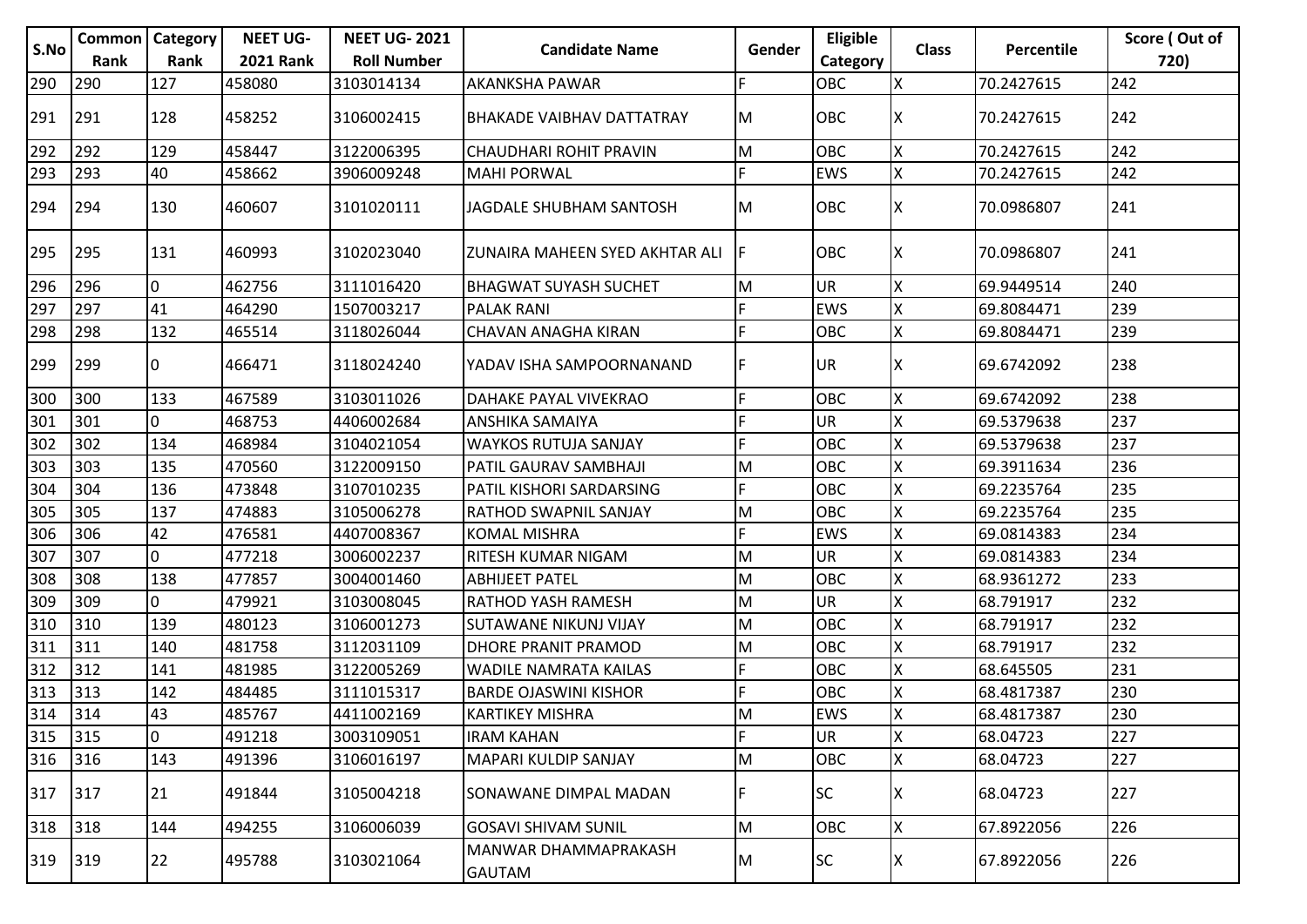|      |               | <b>Common</b>   Category | <b>NEET UG-</b>  | <b>NEET UG-2021</b> |                                |        | Eligible   |              |                   | Score (Out of |
|------|---------------|--------------------------|------------------|---------------------|--------------------------------|--------|------------|--------------|-------------------|---------------|
| S.No | Rank          | Rank                     | <b>2021 Rank</b> | <b>Roll Number</b>  | <b>Candidate Name</b>          | Gender | Category   | <b>Class</b> | <b>Percentile</b> | 720)          |
| 320  | 320           | 44                       | 495856           | 3104102262          | <b>ANIKET SARJERAO TATHE</b>   | M      | EWS        | Χ            | 67.7241654        | 225           |
| 321  | 321           | 145                      | 496002           | 3107004061          | PARDESHI SNEHAL RAVINDRA       | F      | <b>OBC</b> | ΙX           | 67.7241654        | 225           |
| 322  | 322           | 10                       | 496788           | 3113110146          | PARDESHI VISHWA KAILASSINGH    | F      | <b>UR</b>  | X            | 67.7241654        | 225           |
| 323  | 323           | 23                       | 497608           | 3111012416          | PRITAM PRAFUL TAWADE           | M      | <b>SC</b>  | Χ            | 67.7241654        | 225           |
| 324  | 324           | 146                      | 499125           | 4408021382          | <b>HASMAT RAZA</b>             | M      | OBC        | X            | 67.5785305        | 224           |
| 325  | 325           | 147                      | 500881           | 3111025197          | NICHAT TEJAL PRASHANT          | F      | OBC        | X            | 67.4394359        | 223           |
| 326  | 326           | 148                      | 501419           | 3109118197          | KADAM PRANOTI JAGANNATH        | F      | OBC        | X            | 67.4394359        | 223           |
| 327  | 327           | 149                      | 502168           | 3118003126          | LAVHANGADE ANUSHKA RAJESH      | F      | <b>OBC</b> | ΙX           | 67.4394359        | 223           |
| 328  | 328           | l0                       | 503880           | 1205006073          | <b>JALADI RUTHVIKA SIYA</b>    | F      | UR         | Χ            | 67.2922469        | 222           |
| 329  | 329           | lo.                      | 504210           | 3905023109          | <b>BEENA DANGI</b>             | F      | <b>UR</b>  | X            | 67.2922469        | 222           |
| 330  | 330           | 24                       | 505135           | 3107010277          | SHIRSATH BHAVRATNA BHARAT      | ΙM     | <b>SC</b>  | х            | 67.1407193        | 221           |
| 331  | 331           | l0                       | 505565           | 1702010059          | <b>NISTHA PANDEY</b>           | F      | <b>UR</b>  | X            | 67.1407193        | 221           |
| 332  | 332           | l0                       | 505581           | 3113105188          | <b>SWAPNIL</b>                 | M      | <b>UR</b>  | X            | 67.1407193        | 221           |
| 333  | 333           | 150                      | 505924           | 3122005377          | SAKSHI VINAYKUMAR ADGALE       | F      | OBC        | x            | 67.1407193        | 221           |
| 334  | 334           | 151                      | 506446           | 3112023145          | CHAVHAN DIVYANI ULHAS          | F      | OBC        | X            | 67.1407193        | 221           |
| 335  | 335           | 152                      | 511490           | 3101005396          | AGRE SAKSHI RAJARAM            | F      | OBC        | Χ            | 66.8148702        | 219           |
| 336  | 336           | 45                       | 511685           | 3104008020          | <b>VIBHA VIJAY PAHADE</b>      | F      | <b>EWS</b> | Χ            | 66.8148702        | 219           |
| 337  | 337           | 153                      | 515726           | 3113003262          | <b>BIDGAR KRUSHNA HARIBHAU</b> | lм     | OBC        | x            | 66.5068935        | 217           |
| 338  | 338           | 154                      | 516358           | 4405006480          | <b>AMRITA CHAUDHARI</b>        | F      | OBC        | X            | 66.5068935        | 217           |
| 339  | 339           | 155                      | 519728           | 3103003144          | THOKE SHRAWANI NARENDRA        | F      | OBC        | x            | 66.1640137        | 215           |
| 340  | $ 340\rangle$ | 156                      | 520026           | 3111104086          | <b>RAJASHREE EKARE</b>         | F      | <b>OBC</b> | Iх           | 66.1640137        | 215           |
| 341  | 341           | 46                       | 520032           | 4406002229          | <b>MRATYUNJAY SAMELE</b>       | M      | EWS        | X            | 66.1640137        | 215           |
| 342  | 342           | 157                      | 521469           | 3101001025          | SUDAKE DNYANESHWARI SANTOSH    | F      | OBC        | ΙX           | 66.1640137        | 215           |
| 343  | 343           | 158                      | 521932           | 3105019103          | RATHOD ASHISH BANDU            | M      | OBC        | X            | 66.1640137        | 215           |
| 344  | 344           | 25                       | 522827           | 3111106353          | PRATIKSHA KHANDEKAR            | F      | <b>SC</b>  | Χ            | 66.0116443        | 214           |
| 345  | 345           | 159                      | 523614           | 3111015269          | <b>SAO SARANG NAMDEO</b>       | M      | OBC        | X            | 66.0116443        | 214           |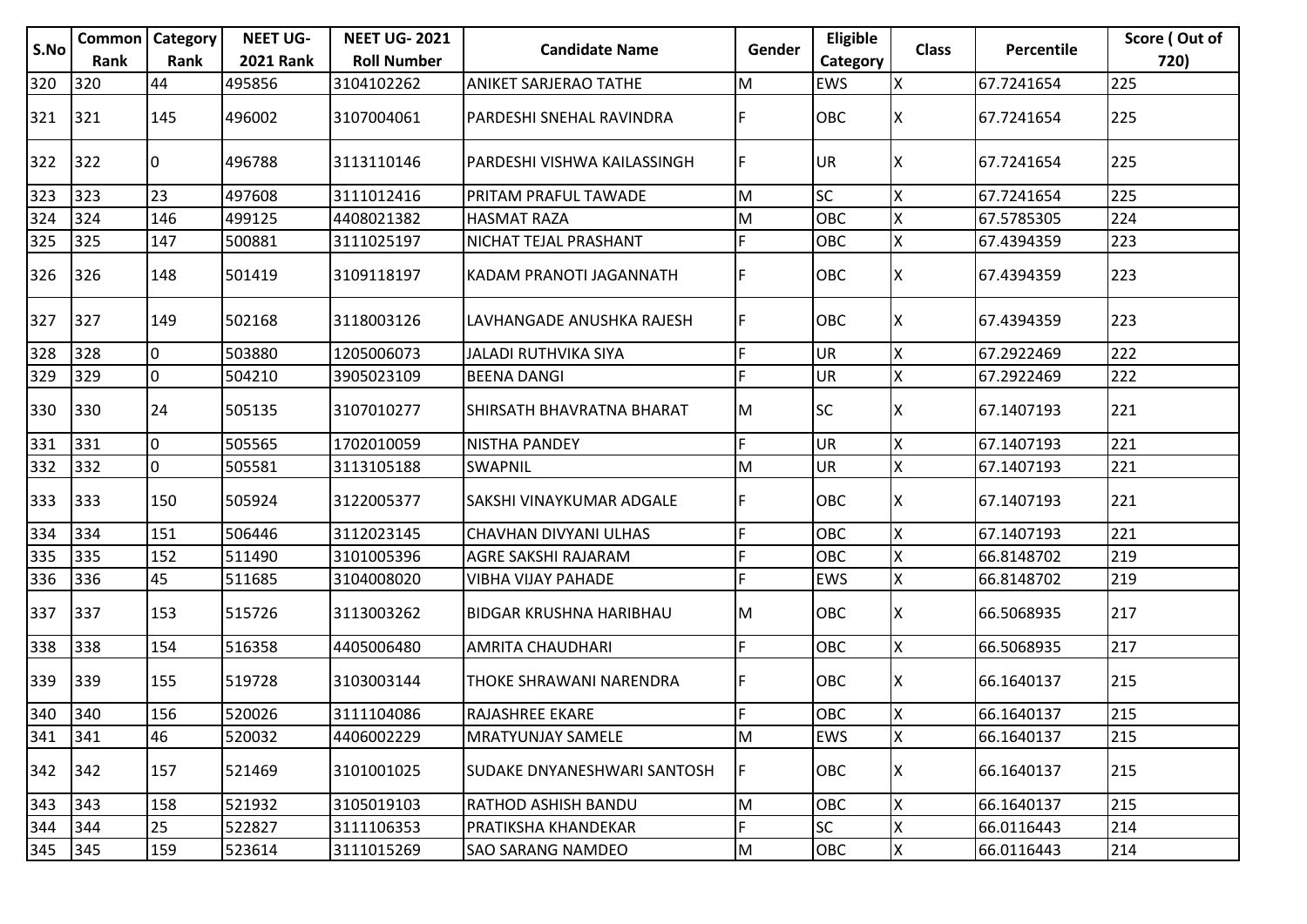| S.No | Common<br>Rank | Category<br>Rank | <b>NEET UG-</b><br><b>2021 Rank</b> | <b>NEET UG-2021</b><br><b>Roll Number</b> | <b>Candidate Name</b>                        | Gender | Eligible<br>Category | <b>Class</b> | Percentile | Score (Out of<br>720) |
|------|----------------|------------------|-------------------------------------|-------------------------------------------|----------------------------------------------|--------|----------------------|--------------|------------|-----------------------|
| 346  | 346            | 160              | 524917                              | 3122005270                                | SURYAWANSHI SUMIT SANJAY                     | lм     | <b>OBC</b>           | ΙX           | 65.8563609 | 213                   |
| 347  | 347            | 161              | 525062                              | 3122005147                                | PATHAN SAANI YASNAIN KHAN                    | IM.    | <b>OBC</b>           | ΙX           | 65.8563609 | 213                   |
| 348  | 348            | 47               | 525687                              | 3104103212                                | <b>SANKET PATHADE</b>                        | Iм     | <b>EWS</b>           | X            | 65.8563609 | 213                   |
| 349  | 349            | 162              | 525732                              | 3111123233                                | DANDEKAR SAMIKSHA VINODRAO                   | F      | <b>OBC</b>           | х            | 65.8563609 | 213                   |
| 350  | 350            | 10               | 527948                              | 3112038154                                | <b>DANGE RATANSING KESHARSING</b>            | lм     | UR.                  | х            | 65.6997824 | 212                   |
| 351  | 351            | 163              | 528287                              | 3103002071                                | RANE AKANKSHA UPENDRAKUMAR                   | IF     | <b>OBC</b>           | x            | 65.6997824 | 212                   |
| 352  | 352            | 164              | 529486                              | 3107010098                                | <b>BAGUL SRUSHTI BANDU</b>                   | lF.    | OBC                  | X            | 65.6997824 | 212                   |
| 353  | 353            | 26               | 530827                              | 3104004447                                | APOORVA GAIKWAD                              | F      | <b>SC</b>            | Χ            | 65.5347856 | 211                   |
| 354  | 354            | 48               | 531421                              | 1704001058                                | <b>NIKITA TIWARI</b>                         |        | <b>EWS</b>           |              | 65.5347856 | 211                   |
| 355  | 355            | 165              | 534715                              | 3112114009                                | RASANE SHRUSTI ANIL                          | F      | OBC                  |              | 65.3437572 | 210                   |
| 356  | 356            | 27               | 535189                              | 3111102602                                | <b>SAWI DUDHGAWALI</b>                       | F      | <b>SC</b>            |              | 65.1847827 | 209                   |
| 357  | 357            | 166              | 535528                              | 3111119204                                | <b>GIRI RITESH DILIP</b>                     | M      | OBC                  | X            | 65.1847827 | 209                   |
| 358  | 358            | 167              | 535911                              | 3112105148                                | TURARE VAISHNAVI RAJENDRA                    | IF.    | <b>OBC</b>           | x            | 65.1847827 | 209                   |
| 359  | 359            | 10               | 537717                              | 2208008153                                | SHAIKH TARIQ ANWAR AENUDDIN                  | lм     | UR.                  | x            | 65.0247074 | 208                   |
| 360  | 360            | 49               | 540350                              | 3102009122                                | MOHAMMAD WASIF                               | M      | <b>EWS</b>           |              | 64.8678051 | 207                   |
| 361  | 361            | 168              | 540441                              | 3104002273                                | KHARAT VIJAYA SUBHASH                        | F.     | OBC                  | X            | 64.8678051 | 207                   |
| 362  | 362            | 169              | 540682                              | 3122005071                                | KADAM JIDNYASA SHANTARAM                     | IF     | <b>OBC</b>           |              | 64.8678051 | 207                   |
| 363  | 363            | 170              | 541030                              | 3111025100                                | <b>MEHBOOBE ILAHI</b>                        | M      | OBC                  | X            | 64.8678051 | 207                   |
| 364  | 364            | 171              | 541168                              | 3109111233                                | <b>GURME ROHAN SURESHRAO</b>                 | lм     | <b>OBC</b>           | Χ            | 64.8678051 | 207                   |
| 365  | 365            | 50               | 541585                              | 3104001588                                | <b>GAIKWAD BHARAT BALASAHEB</b>              | IM.    | <b>EWS</b>           | x            | 64.8678051 | 207                   |
| 366  | 366            | 172              | 543085                              | 3122002093                                | PINJARI MASIRA BANO SHAIKH<br><b>RAFIQUE</b> | lF.    | OBC                  | x            | 64.7079241 | 206                   |
| 367  | 367            | 51               | 545168                              | 3118032058                                | RAHMAT JAHA SHAIKH RAUSHAN                   | F      | <b>EWS</b>           | х            | 64.5190973 | 205                   |
| 368  | 368            | 173              | 545245                              | 3110016261                                | PATIL VIJAY YASHWANT                         | lм     | OBC                  | X            | 64.5190973 | 205                   |
| 369  | 369            | 0                | 546511                              | 3112108341                                | CHIDDARWAR VAISHNAVI SANJAY                  | IF.    | UR.                  | х            | 64.5190973 | 205                   |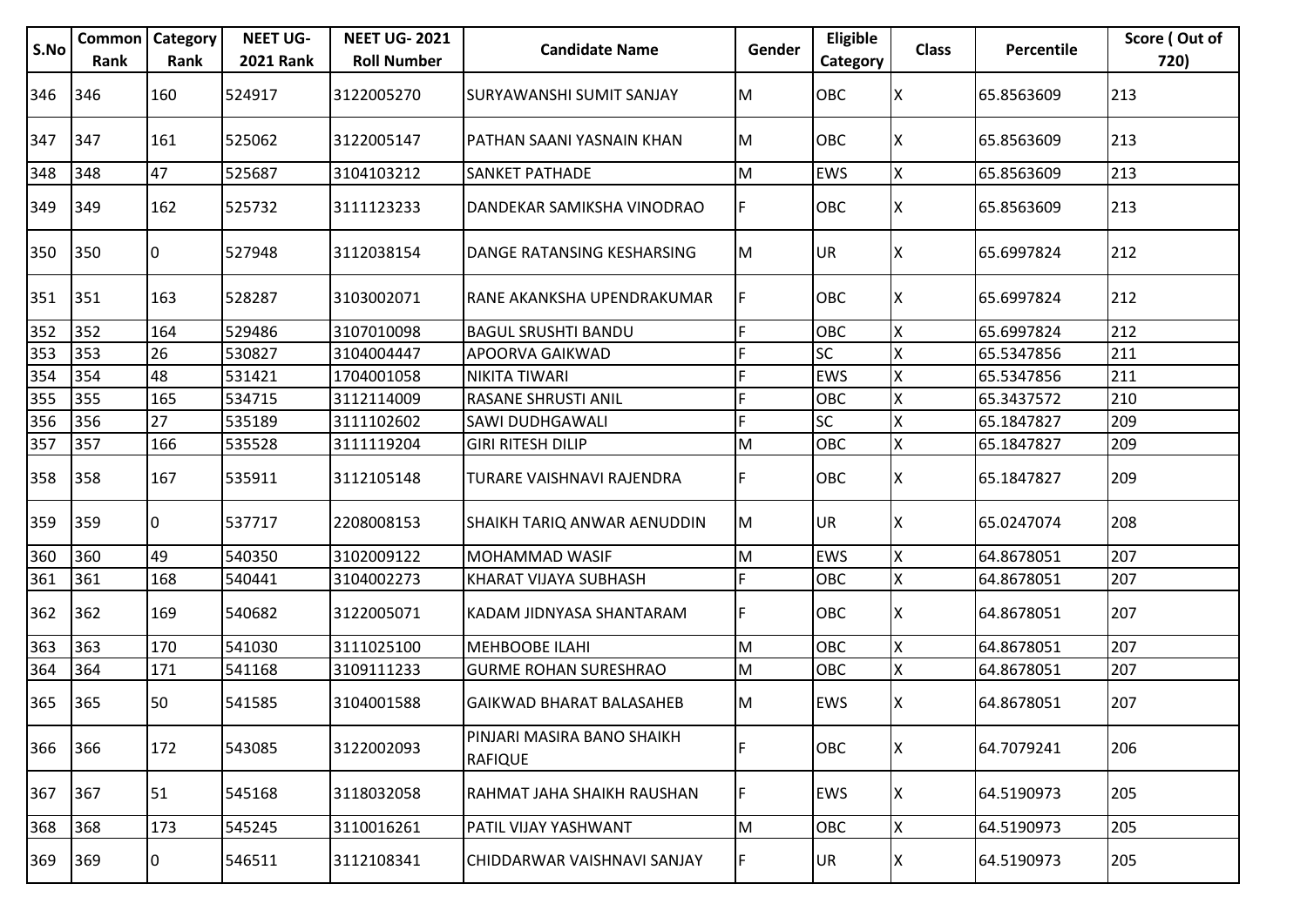|      | <b>Common</b>   Category |      | <b>NEET UG-</b>  | <b>NEET UG-2021</b> |                                |           | Eligible   |              |            | Score (Out of |
|------|--------------------------|------|------------------|---------------------|--------------------------------|-----------|------------|--------------|------------|---------------|
| S.No | Rank                     | Rank | <b>2021 Rank</b> | <b>Roll Number</b>  | <b>Candidate Name</b>          | Gender    | Category   | <b>Class</b> | Percentile | 720)          |
| 370  | 370                      |      | 548167           | 1402102241          | SEEMA BORO                     |           | <b>ST</b>  | Х            | 64.358763  | 204           |
| 371  | 371                      | l0   | 551584           | 4406002474          | <b>SHASHANK TRIPATHI</b>       | м         | <b>UR</b>  |              | 64.1938958 | 203           |
| 372  | 372                      | 10   | 551601           | 3001001461          | <b>HAPPY MISHRA</b>            | F         | <b>UR</b>  |              | 64.1938958 | 203           |
| 373  | 373                      | l0   | 552238           | 3110013038          | <b>AKSHI JHA</b>               | F         | <b>UR</b>  |              | 64.1938958 | 203           |
| 374  | 374                      | 174  | 553810           | 3003017176          | MITHALI VARMA                  | F         | OBC        |              | 64.0309065 | 202           |
| 375  | 375                      | 28   | 555878           | 3118003298          | <b>ABHINAY KUREEL</b>          | M         | <b>SC</b>  | Χ            | 63.8614416 | 201           |
| 376  | 376                      | 175  | 557119           | 3111001475          | <b>VAIBHAVI RAJESH BOPCHE</b>  | F         | OBC        | Х            | 63.8614416 | 201           |
| 377  | 377                      | 176  | 557288           | 3112119027          | JADHAV DIPAK MANGESH           | М         | <b>OBC</b> | Х            | 63.8614416 | 201           |
| 378  | 378                      | 177  | 557644           | 3109008056          | YASHASHRI GUTTE                | F         | <b>OBC</b> | X            | 63.8614416 | 201           |
| 379  | 379                      | 0    | 557765           | 3111016348          | TISHA CHAUHAN                  | F         | <b>UR</b>  |              | 63.8614416 | 201           |
| 380  | 380                      | 52   | 561095           | 3004022243          | ROHIT KUMAR JAIN               | M         | <b>EWS</b> | x            | 63.5059993 | 199           |
| 381  | 381                      | 178  | 563735           | 3112120222          | NAYAK ANKITA ASHOKRAO          | F         | OBC        | X            | 63.3397074 | 198           |
| 382  | 382                      | 179  | 564469           | 3107008018          | CHAUDHARI ADITYA PRAKASH       | M         | <b>OBC</b> | ΙX           | 63.3397074 | 198           |
| 383  | 383                      | 180  | 565137           | 3107001141          | ADITYA RAJENDRA PATIL          | M         | <b>OBC</b> | Χ            | 63.3397074 | 198           |
| 384  | 384                      | 181  | 566304           | 3111035397          | <b>JAYESH BORKAR</b>           | M         | <b>OBC</b> | Χ            | 63.1684294 | 197           |
| 385  | 385                      | 182  | 567563           | 3106010240          | SONUNE SNEHAL SUNIL            | F         | <b>OBC</b> | X            | 63.1684294 | 197           |
| 386  | 386                      | IО   | 569543           | 2205001586          | RAJPUT PRERNA SHAILENDRASINGH  | F         | <b>UR</b>  |              | 62.9904168 | 196           |
| 387  | 387                      | 10   | 569546           | 2208004168          | PATIL SUNNY RAJENDRABHAI       | M         | UR.        | ΙX           | 62.9904168 | 196           |
| 388  | 388                      | 29   | 569615           | 3103004043          | <b>MORE SHRUSHTI</b>           | F.        | <b>SC</b>  | X            | 62.9904168 | 196           |
| 389  | 389                      | 183  | 571036           | 3111005299          | KUNGHADKAR SURAJ ANIL          | M         | <b>OBC</b> | Χ            | 62.9904168 | 196           |
| 390  | 390                      | 184  | 573064           | 3107005146          | RAJPUT SAKSHI RAJUSING         | F         | OBC        |              | 62.7918768 | 195           |
| 391  | 391                      | 185  | 577306           | 3104001718          | HIVARE BHAVESH DILIP           | M         | <b>OBC</b> | X            | 62.4458888 | 193           |
| 392  | 392                      | 0    | 584510           | 1704001578          | <b>ANJALI NAIR</b>             | F         | UR         | Х            | 62.1023614 | 191           |
| 393  | 393                      | 186  | 586432           | 3905103074          | <b>HARSHIT MEHTA</b>           | М         | OBC        | Х            | 61.8878916 | 190           |
| 394  | 394                      | 10   | 589970           | 2209002106          | <b>DIVA MITAL</b>              | F         | <b>UR</b>  |              | 61.7127283 | 189           |
| 395  | 395                      | IО   | 591715           | 3004001137          | <b>PALAK JAIN</b>              | F         | <b>JUR</b> | Ιx           | 61.5360756 | 188           |
| 396  | 396                      | 0    | 596952           | 1403001450          | ARIF AHMED LASKAR              | M         | <b>UR</b>  | X            | 61.1718912 | 186           |
| 397  | 397                      | 30   | 599405           | 3004018313          | <b>VIVEKRAJ PRAJAPATI</b>      | ${\sf M}$ | <b>SC</b>  | X            | 61.1718912 | 186           |
| 398  | 398                      | 10   | 600552           | 3111101628          | ASHRAFI FALAK SABA ABDUL HABIB | F         | UR.        | ΙX           | 60.9536008 | 185           |
| 399  | 399                      | 187  | 610164           | 3111027255          | <b>SHREYA UKEY</b>             | F.        | <b>OBC</b> | X            | 60.3987766 | 182           |
| 400  | 400                      | 188  | 611003           | 3111004583          | <b>BHUTE GAYATRI VIRENDRA</b>  | F         | <b>OBC</b> | X            | 60.3987766 | 182           |
| 401  | 401                      | 189  | 616004           | 4411102677          | SIDRA RIFAT FATIMA             | F         | OBC        | Χ            | 59.9726862 | 180           |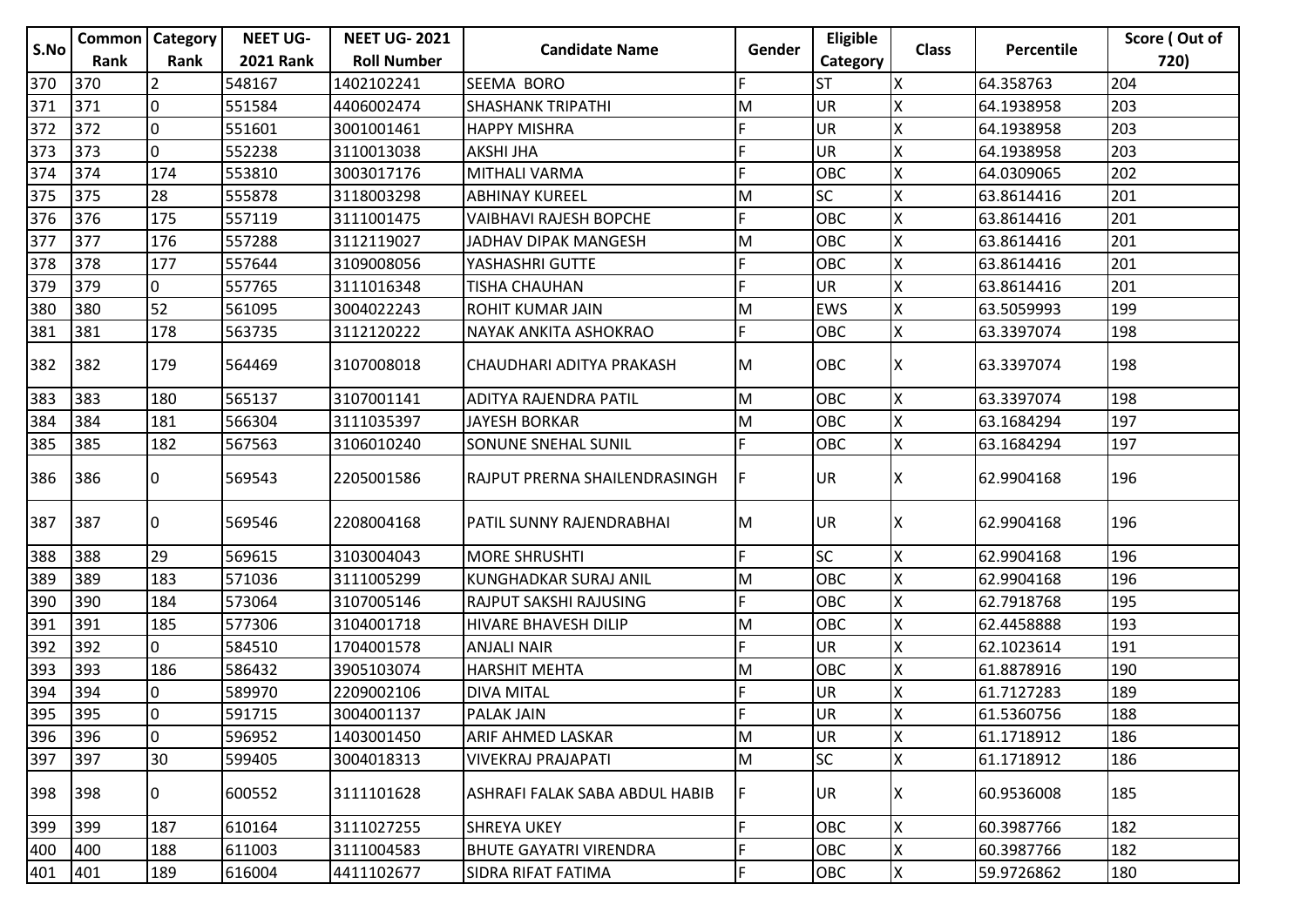|      | <b>Common</b>   Category |      | <b>NEET UG-</b>  | <b>NEET UG-2021</b> |                                  |           | Eligible   |              |            | Score (Out of |
|------|--------------------------|------|------------------|---------------------|----------------------------------|-----------|------------|--------------|------------|---------------|
| S.No | Rank                     | Rank | <b>2021 Rank</b> | <b>Roll Number</b>  | <b>Candidate Name</b>            | Gender    | Category   | <b>Class</b> | Percentile | 720)          |
| 402  | 402                      | 190  | 618331           | 3102002332          | KHOND VAIBHAV GAJANAN            | M         | <b>OBC</b> | x            | 59.7817873 | 179           |
| 403  | 403                      |      | 618916           | 3107015199          | SHAIKH MOHAMMAD UMAR             | M         | IUR.       |              | 59.7817873 | 179           |
|      |                          | 10   |                  |                     | MOHAMMAD FAROOQUE                |           |            |              |            |               |
| 404  | 404                      | 191  | 619828           | 3111125129          | PRACHI DESHMUKH                  | F         | OBC        | X            | 59.7817873 | 179           |
| 405  | 405                      | 192  | 622731           | 1703009475          | <b>KOMAL SAHU</b>                | F         | Іовс       | X            | 59.5881687 | 178           |
| 406  | 406                      | 53   | 625091           | 3102010011          | MOHD JAISH KHIZAR                | М         | <b>EWS</b> | Χ            | 59.3925426 | 177           |
| 407  | 407                      | 54   | 625319           | 3106005052          | <b>TAUFEEQUE AHMAD</b>           | M         | <b>EWS</b> | X            | 59.3925426 | 177           |
| 408  | 408                      | 193  | 626473           | 3107006288          | CHAUDHARI AAKASH MUKESH          | M         | <b>OBC</b> | ΙX           | 59.3925426 | 177           |
| 409  | 409                      | 55   | 627240           | 3003104325          | ZAINAB SATKUR WALA               | F         | <b>EWS</b> | X            | 59.1953625 | 176           |
| 410  | 410                      | 194  | 628430           | 3001006199          | RABIYA HUSAIN                    | F         | OBC        | X            | 59.1953625 | 176           |
| 411  | 411                      | 195  | 628988           | 3103022148          | SHAHANE PRATIKSHA HARSHAL        | F         | <b>OBC</b> | ΙX           | 59.1953625 | 176           |
| 412  | 412                      | 56   | 630216           | 3107005310          | SHAIKH OSAMA SHAIKH BILAL        | M         | <b>EWS</b> | х            | 58.9507814 | 175           |
| 413  | 413                      | 0    | 631604           | 4408007195          | <b>SHAHROZ ANWAR</b>             | M         | <b>UR</b>  | x            | 58.9507814 | 175           |
| 414  | 414                      | l0   | 632314           | 3905107084          | <b>AARVI SHARMA</b>              | F         | <b>UR</b>  |              | 58.9507814 | 175           |
| 415  | 415                      | IO.  | 632675           | 3118001487          | SINGH SHALINI SURYABHAN          | F         | <b>UR</b>  | X            | 58.9507814 | 175           |
| 416  | 416                      | 196  | 633578           | 4401017209          | YAKUB KHAN                       | M         | OBC        | Х            | 58.9507814 | 175           |
| 417  | 417                      | 57   | 637185           | 3003103306          | <b>TANMAY HIRA</b>               | M         | <b>EWS</b> | Х            | 58.5600473 | 173           |
| 418  | 418                      | 0    | 637226           | 3104109200          | GAIKWAD ROHAN PRALHAD            | M         | <b>UR</b>  | x            | 58.5600473 | 173           |
| 419  | 419                      | 197  | 638663           | 3111004466          | JAY MUKESH CHHENIYA              | M         | <b>OBC</b> | х            | 58.5600473 | 173           |
| 420  | 420                      | 0    | 641646           | 3004017094          | <b>SWAPNIL JAIN</b>              | M         | <b>UR</b>  | X            | 58.3588524 | 172           |
| 421  | 421                      | 198  | 643138           | 3103010045          | <b>BHAVESH PRAVINRAO THAKARE</b> | M         | <b>OBC</b> | ΙX           | 58.1580459 | 171           |
| 422  | 422                      | 199  | 644675           | 3004007227          | KATYAYNI CHOUDHARY               | F.        | <b>OBC</b> | X            | 58.1580459 | 171           |
| 423  | 423                      | 10   | 648626           | 2001028163          | <b>SYED RAHIMULLAH</b>           | M         | <b>UR</b>  | Χ            | 57.9061474 | 170           |
| 424  | 424                      | l0   | 650148           | 3106012085          | <b>SHAIKH SHAZEB</b>             | M         | UR         |              | 57.7039811 | 169           |
| 425  | 425                      | 200  | 653654           | 3004010409          | <b>MD KAIF KHAN</b>              | M         | <b>OBC</b> | Ιx           | 57.4937851 | 168           |
| 426  | 426                      | 31   | 656672           | 3111031042          | KOTANGALE NIDHI SANDIP KUMAR     | F         | <b>SC</b>  | x            | 57.2899999 | 167           |
| 427  | 427                      | 201  | 656876           | 3111102558          | AYUSHI CHHATRAPAL BOCHAR         | F         | <b>OBC</b> | ΙX           | 57.2899999 | 167           |
| 428  | 428                      | 202  | 657342           | 3112036026          | RATHOD AMAN SURESH               | ${\sf M}$ | <b>OBC</b> | X            | 57.2899999 | 167           |
| 429  | 429                      | 32   | 658596           | 3905109354          | <b>SNEHA VERMA</b>               |           | <b>SC</b>  |              | 57.2899999 | 167           |
| 430  | 430                      | 58   | 660164           | 3004010081          | <b>MANSHI JAIN</b>               | F         | <b>EWS</b> | X            | 57.0779907 | 166           |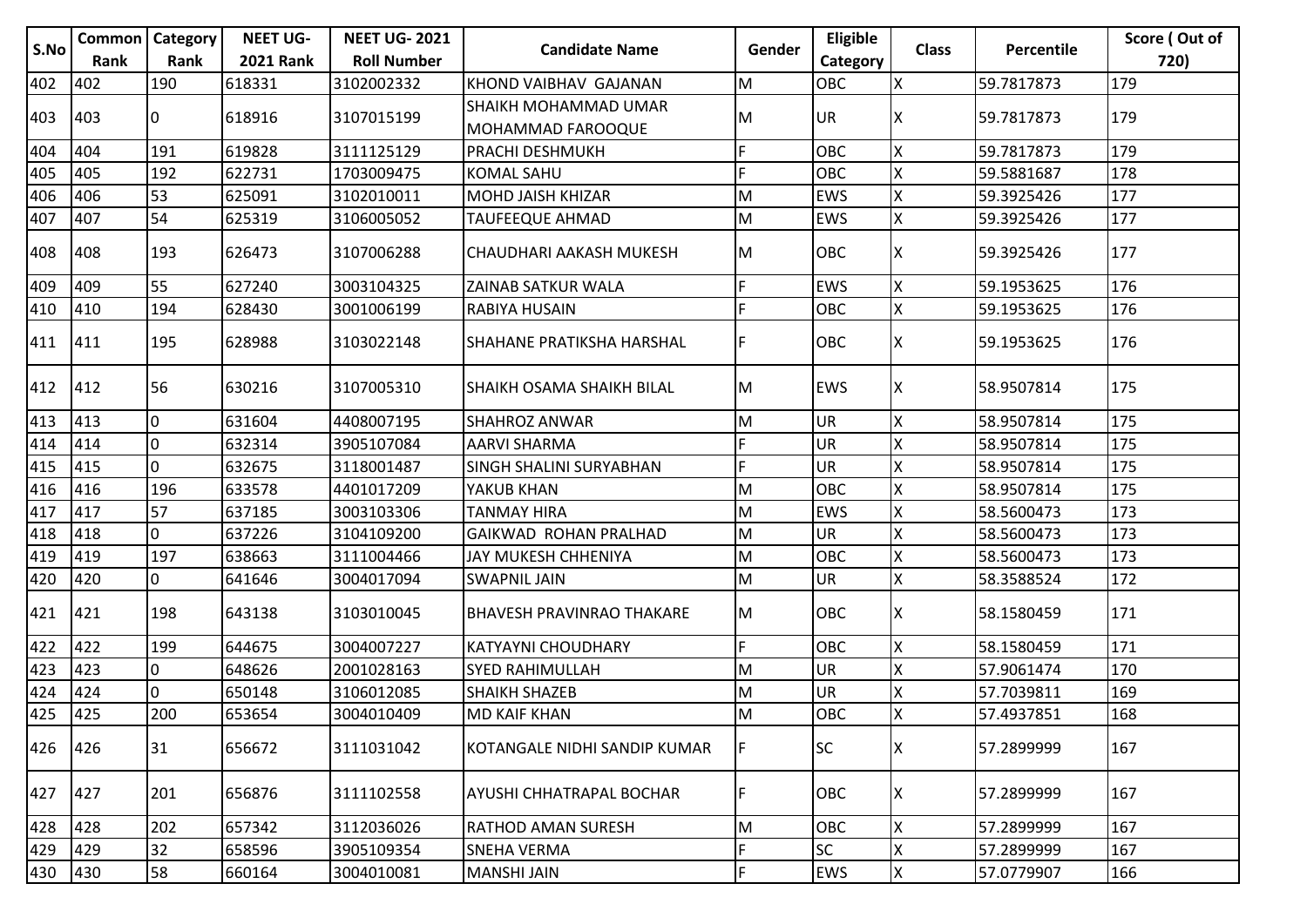|      |      | <b>Common   Category</b> | <b>NEET UG-</b>  | <b>NEET UG-2021</b> |                                              |        | Eligible   |              |            | Score (Out of |
|------|------|--------------------------|------------------|---------------------|----------------------------------------------|--------|------------|--------------|------------|---------------|
| S.No | Rank | Rank                     | <b>2021 Rank</b> | <b>Roll Number</b>  | <b>Candidate Name</b>                        | Gender | Category   | <b>Class</b> | Percentile | 720)          |
| 431  | 431  | 203                      | 661961           | 3103013262          | IKHE DHIRAJ SATISHRAO                        | M      | OBC        | X            | 57.0779907 | 166           |
| 432  | 1432 | 204                      | 662123           | 3105022026          | VISHAL SHARADRAO DOIPHODE                    | lм     | <b>OBC</b> | X            | 57.0779907 | 166           |
| 433  | 433  | 205                      | 664659           | 3111026128          | DAHULE CHETNA RAMBHAU                        | F.     | OBC        | X            | 56.8070542 | 165           |
| 434  | 434  | 33                       | 665002           | 3122002126          | MAHIRE AMRAPALI NARENDRA                     | F      | <b>SC</b>  | ΙX           | 56.8070542 | 165           |
| 435  | 435  | 34                       | 667057           | 3111104598          | <b>SHRUTI S KELZARE</b>                      | F      | <b>SC</b>  | X            | 56.5957574 | 164           |
| 436  | 436  | 59                       | 670442           | 3102010015          | MOHD MUSHIR SIDDIQUI MOHD<br><b>NAZIR</b>    | M      | <b>EWS</b> | ΙX           | 56.384072  | 163           |
| 437  | 437  | 0                        | 670532           | 3111129069          | SARA                                         | F      | <b>UR</b>  | X            | 56.384072  | 163           |
| 438  | 438  | l0                       | 670893           | 3002008323          | <b>ISHAAN PATHAK</b>                         | M      | <b>UR</b>  | X            | 56.384072  | 163           |
| 439  | 439  | 10                       | 672806           | 3122004397          | <b>AGRAWAL PUNIT SHITALBHAI</b>              | M      | <b>UR</b>  | X            | 56.384072  | 163           |
| 440  | 440  | 35                       | 673731           | 3111014349          | <b>PRATIK ONKAR</b>                          | M      | <b>SC</b>  |              | 56.1681128 | 162           |
| 441  | 441  | 206                      | 674385           | 3107016046          | PATIL SHRADHA RAVINDRA                       | F      | OBC        | X            | 56.1681128 | 162           |
| 442  | 442  | 207                      | 674710           | 3106019112          | KALE KESHAV MADHAV                           | M      | OBC        | X            | 56.1681128 | 162           |
| 443  | 443  | 36                       | 674812           | 3109108200          | <b>KAMBLE AMIT DHANANJAY</b>                 | M      | <b>SC</b>  | X            | 56.1681128 | 162           |
| 444  | 444  | 37                       | 676486           | 3104001352          | <b>NADE AADITYA SHESHRAO</b>                 | M      | <b>SC</b>  | ΙX           | 56.1681128 | 162           |
| 445  | 445  | l0                       | 678184           | 3110001471          | <b>AMAN KUMAR MISHRA</b>                     | M      | <b>UR</b>  |              | 55.9469731 | 161           |
| 446  | 446  | 38                       | 680419           | 4415014190          | SHIWANGI DAS                                 | F      | <b>SC</b>  |              | 55.6617256 | 160           |
| 447  | 447  | 0                        | 681682           | 3005002078          | <b>CHARVI SHARMA</b>                         | F      | <b>UR</b>  |              | 55.6617256 | 160           |
| 448  | 448  | 60                       | 682105           | 4402002611          | SRIJIT MOHAN MISHRA                          | M      | <b>EWS</b> | X            | 55.6617256 | 160           |
| 449  | 449  | 208                      | 682955           | 3111105131          | HARSHIKA CHAVHAN                             | F      | OBC        | X            | 55.6617256 | 160           |
| 450  | 450  | 209                      | 683020           | 3106011080          | KANCHAN BHAGWAN MHASKE                       | F      | OBC        | ΙX           | 55.6617256 | 160           |
| 451  | 451  | 61                       | 686178           | 3003027174          | <b>JYOTIRADITYA NAGAR</b>                    | M      | <b>EWS</b> | X            | 55.4443418 | 159           |
| 452  | 452  | 210                      | 686504           | 3107001318          | MOMIN TAUSIF AHEMAD TANVEER<br><b>AHEMAD</b> | M      | <b>OBC</b> | ΙX           | 55.4443418 | 159           |
| 453  | 453  | l0                       | 686629           | 3110110161          | AMISHA RAMESH PRAJAPATI                      | F      | <b>UR</b>  | Ιx           | 55.4443418 | 159           |
| 454  | 454  | 62                       | 687234           | 3107001103          | <b>SHAIKH ANAS SHAIKH FAKIRA</b>             | M      | <b>EWS</b> | X            | 55.4443418 | 159           |
| 455  | 455  | 0                        | 688216           | 3906005214          | KAMAYANI SHARMA                              | F      | UR         | ΙX           | 55.2285121 | 158           |
| 456  | 456  | 0                        | 690348           | 3111115291          | <b>BISWAS POOJA JYOTISH</b>                  | F      | UR         |              | 55.2285121 | 158           |
| 457  | 457  | 211                      | 692083           | 4411124414          | DIKSHA KUMARI                                | F      | OBC        | Χ            | 55.0086028 | 157           |
| 458  | 458  | 0                        | 692264           | 3110119016          | KANOJIA MANISHA MANOJ                        | F      | UR         | X            | 55.0086028 | 157           |
| 459  | 459  | 0                        | 695741           | 3115102202          | LAVHADE ANUSHKA AJAY                         | F      | <b>UR</b>  | Iх           | 54.7870098 | 156           |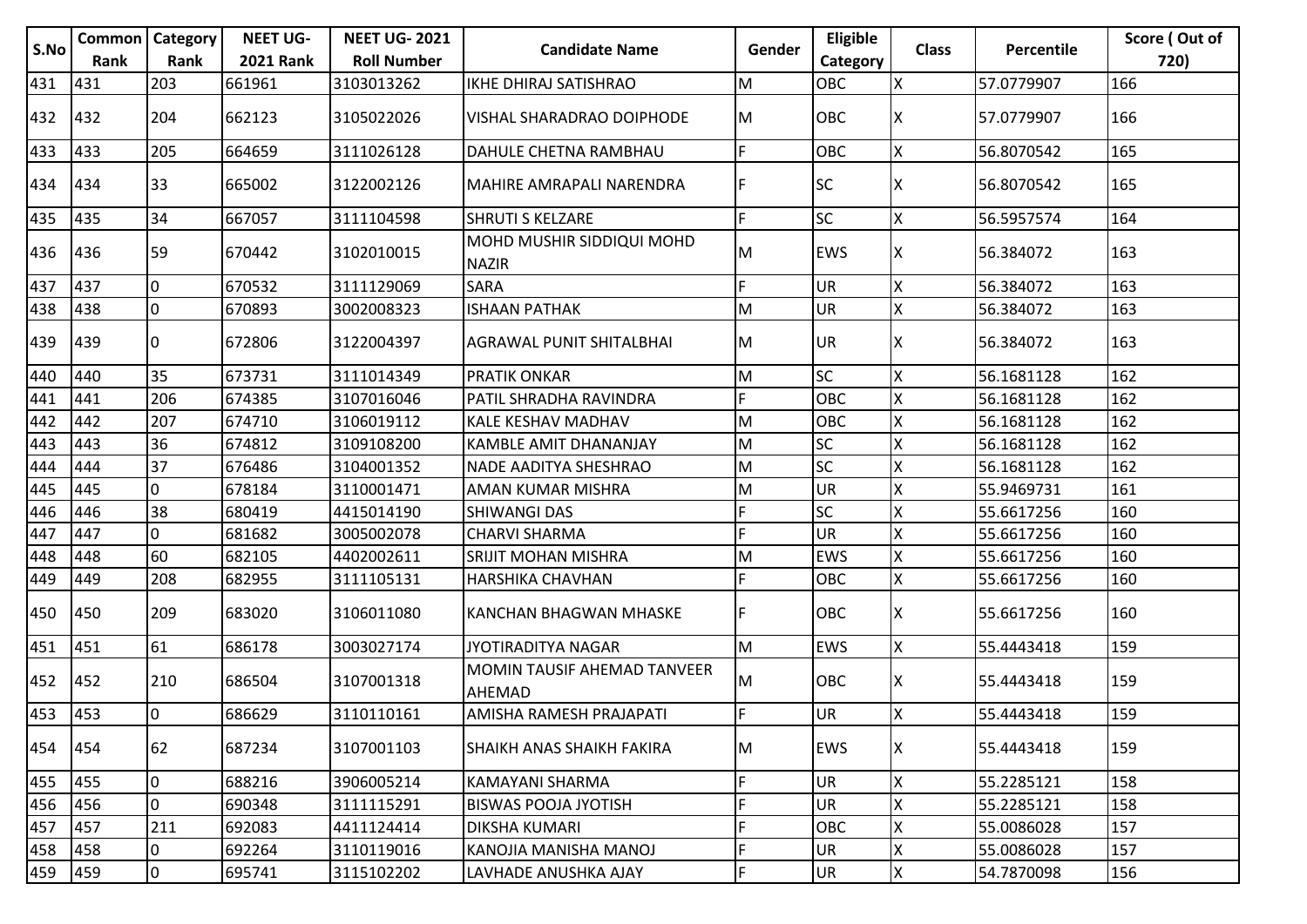|      | <b>Common   Category</b> |                | <b>NEET UG-</b>  | <b>NEET UG-2021</b> |                                                         |           | Eligible   |              |            | Score (Out of |
|------|--------------------------|----------------|------------------|---------------------|---------------------------------------------------------|-----------|------------|--------------|------------|---------------|
| S.No | Rank                     | Rank           | <b>2021 Rank</b> | <b>Roll Number</b>  | <b>Candidate Name</b>                                   | Gender    | Category   | <b>Class</b> | Percentile | 720)          |
| 460  | 460                      | 212            | 698260           | 3106006125          | <b>VITE RAJASHRI PUNDLIK</b>                            | F         | OBC        | X            | 54.4832423 | 155           |
| 461  | 461                      | 213            | 698507           | 3112111277          | NAGPURE GAURAV MADHUKAR                                 | IM.       | <b>OBC</b> | ΙX           | 54.4832423 | 155           |
| 462  | 462                      | 214            | 699100           | 3104017116          | SONAWANE VARAD MANOHAR                                  | M         | <b>OBC</b> | X            | 54.4832423 | 155           |
| 463  | 463                      | 215            | 701076           | 3103015168          | <b>BARHANPURE SAKSHI SUNIL</b>                          | F         | OBC        | X            | 54.4832423 | 155           |
| 464  | 464                      | 10             | 701811           | 3104107149          | <b>AHIRE RUSHIKESH RAJENDRA</b>                         | M         | <b>UR</b>  | ΙX           | 54.4832423 | 155           |
| 465  | 465                      | $\overline{3}$ | 703631           | 3106002406          | <b>GAWALI SNEHA SANTOSH</b>                             | F.        | <b>ST</b>  | X            | 54.2647576 | 154           |
| 466  | 466                      | 216            | 704107           | 3111116150          | ARSHI ANAM MOHAMMAD MUSA                                | F         | OBC        | ΙX           | 54.2647576 | 154           |
| 467  | 467                      | 217            | 707199           | 3111131023          | <b>ADITI SONI</b>                                       | F         | <b>OBC</b> | X            | 54.0424523 | 153           |
| 468  | 468                      | 218            | 707378           | 3122006005          | PATIL DEVASHRI BAJIRAO                                  | F         | OBC        | x            | 54.0424523 | 153           |
| 469  | 469                      | 219            | 707946           | 3106004291          | <b>KULDIP CHAUTHE</b>                                   | M         | <b>OBC</b> | X            | 54.0424523 | 153           |
| 470  | 470                      | 220            | 708518           | 3005009312          | SATYANARAYAN                                            | M         | OBC        | X            | 54.0424523 | 153           |
| 471  | 471                      | 63             | 709834           | 3106005308          | <b>SHAIKH NISAR</b>                                     | M         | EWS        | X            | 53.8117936 | 152           |
| 472  | 472                      | l0             | 709904           | 3003008171          | <b>TANMAY BISWAS</b>                                    | M         | <b>UR</b>  | ΙX           | 53.8117936 | 152           |
| 473  | 473                      | 221            | 710666           | 4406006269          | MOHAMMAD RAZA HUSAIN                                    | M         | OBC        | ΙX           | 53.8117936 | 152           |
| 474  | 474                      | 222            | 711921           | 3106021070          | <b>MOHD TAHA SHAIKH</b>                                 | M         | OBC        |              | 53.8117936 | 152           |
| 475  | 475                      | 223            | 713483           | 3107008046          | PATIL VAIBHAV SUNIL                                     | M         | OBC        | Χ            | 53.5712274 | 151           |
| 476  | 476                      | 0              | 714373           | 3001030231          | AMRTA RAGHUWANSHI                                       | F         | UR         |              | 53.5712274 | 151           |
| 477  | 477                      | l0             | 717487           | 3103008119          | <b>SYED SHAFE</b>                                       | M         | UR         |              | 53.2574227 | 150           |
| 478  | 478                      | 224            | 719999           | 4402030368          | <b>DIVAKAR</b>                                          | M         | OBC        | X            | 53.2574227 | 150           |
| 479  | 479                      | 64             | 721550           | 3107002195          | <b>QURAISHI MOHAMMAD ALTAMASH</b><br><b>MASOOD KHAN</b> | M         | <b>EWS</b> | X            | 53.2574227 | 150           |
| 480  | 480                      | 225            | 722131           | 1703022175          | <b>ASHISH JAISWAL</b>                                   | M         | <b>OBC</b> | X            | 53.0274116 | 149           |
| 481  | 481                      | 10             | 722950           | 3906021220          | <b>VIDUSHI JAIN</b>                                     | F         | UR         | X            | 53.0274116 | 149           |
| 482  | 482                      | 226            | 723514           | 4402003118          | NIDHI YADAV                                             | F         | OBC        | ۱x           | 53.0274116 | 149           |
| 483  | 483                      | 227            | 725605           | 3001029218          | HIMANSHU                                                | M         | OBC        | Iх           | 52.794875  | 148           |
| 484  | 484                      | 39             | 725705           | 3111002226          | <b>GHARADE MOHIT KRUSHNA</b>                            | M         | <b>SC</b>  | X            | 52.794875  | 148           |
| 485  | 485                      | 10             | 728131           | 3102007117          | MOHAMMAD MISBAH KAUSAR                                  | M         | UR         | ΙX           | 52.794875  | 148           |
| 486  | 486                      | I٥             | 729720           | 3001001564          | ANSHIKA VIJAYVARGIYA                                    | F.        | UR         | X            | 52.5525603 | 147           |
| 487  | 487                      | 228            | 731401           | 3004013157          | NEERAJ KUMAR SONI                                       | ${\sf M}$ | OBC        | Χ            | 52.5525603 | 147           |
| 488  | 488                      | 40             | 732756           | 3122010354          | <b>BIRARE MANASVI MILIND</b>                            | F.        | <b>SC</b>  | X            | 52.290042  | 146           |
| 489  | 489                      | $ 0\rangle$    | 732791           | 3001003553          | SIDDHANT SINGH PARIHAR                                  | M         | <b>UR</b>  | Χ            | 52.290042  | 146           |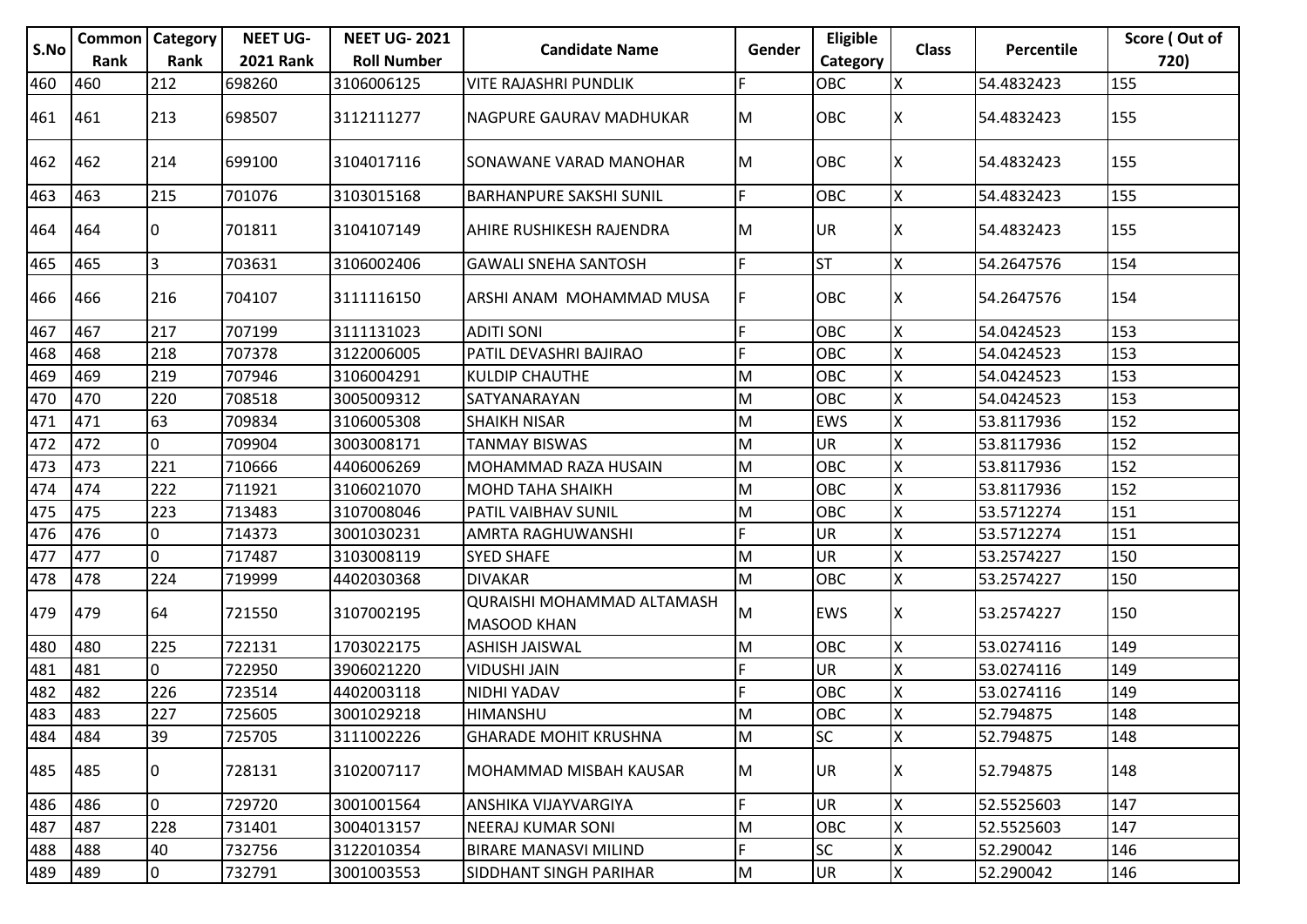| S.No    | Common<br>Rank | Category<br>Rank | <b>NEET UG-</b><br><b>2021 Rank</b> | <b>NEET UG-2021</b><br><b>Roll Number</b> | <b>Candidate Name</b>                        | Gender   | Eligible<br>Category | <b>Class</b> | Percentile | Score (Out of<br>720) |
|---------|----------------|------------------|-------------------------------------|-------------------------------------------|----------------------------------------------|----------|----------------------|--------------|------------|-----------------------|
| 490     | 490            | 65               | 733381                              | 3104016018                                | SAYYED SOHEL SAYYED ATIQUEUDDIN M            |          | <b>EWS</b>           | ΙX           | 52.290042  | 146                   |
| 491     | 491            | 229              | 734062                              | 3122003079                                | MAHALE DIVYANGI CHANDRAKANT                  | IF.      | <b>OBC</b>           | x            | 52.290042  | 146                   |
| 492     | 492            | 230              | 734612                              | 3113110280                                | SHEWALE PRANJAL KEWAL                        | F        | OBC                  | X            | 52.290042  | 146                   |
| 493     | 493            | 231              | 734872                              | 3111014193                                | <b>AYAAN SHEIKH</b>                          | lм       | OBC                  | Χ            | 52.290042  | 146                   |
| 494     | 494            | l0               | 736458                              | 3004009140                                | <b>SHIVKUMAR KHANTAL</b>                     | M        | <b>UR</b>            | X            | 52.290042  | 146                   |
| 495     | 495            | 0                | 736857                              | 3107017136                                | RUSHNA SHAHEEN AASIF KHAN                    | F        | UR.                  |              | 51.9553214 | 145                   |
| 496     | 496            | 232              | 740769                              | 3105007054                                | VIGHNE TUSHAR BALIRAM                        | lм       | OBC                  | X            | 51.9553214 | 145                   |
| 497     | 497            | 233              | 742256                              | 3107002323                                | KUMAVAT PALLAVI SUBHASH                      | F        | <b>OBC</b>           | x            | 51.720065  | 144                   |
| 498     | 498            | 234              | 743576                              | 4405020299                                | <b>GHULAM DASTGEER</b>                       | M        | <b>OBC</b>           | X            | 51.720065  | 144                   |
| 499     | 499            | 66               | 749724                              | 2208001863                                | <b>VAISHNAVI</b>                             | F.       | <b>EWS</b>           | X            | 51.2185993 | 142                   |
| 500     | 500            | 235              | 751134                              | 3104009077                                | DESHMUKH SHEKH TANAVEER SHEKH<br>PARVARDIGAR | Iм       | <b>OBC</b>           | ΙX           | 51.2185993 | 142                   |
| 501     | 501            | 67               | 753442                              | 3106011250                                | MOHAMMAD HUZAIF                              | M        | <b>EWS</b>           | X            | 50.9553039 | 141                   |
| 502     | 502            | l0               | 757666                              | 3906002555                                | DEVYANSHI SHARMA                             | I۴       | UR.                  | X            | 50.5918319 | 140                   |
| 503     | 503            | 236              | 757680                              | 3001006529                                | SALEHA BEE                                   | E        | OBC                  | X            | 50.5918319 | 140                   |
| 504     | 504            | 41               | 759908                              | 3111030090                                | KSHITIJA SHRIDHAR SHIRALE                    | F        | <b>SC</b>            |              | 50.5918319 | 140                   |
| 505     | 505            | 68               | 760091                              | 4402009504                                | SATVIK TIWARI                                | M        | <b>EWS</b>           |              | 50.5918319 | 140                   |
| 506     | 506            | l0               | 763734                              | 4408025081                                | KM NIHARIKA PANDEY                           | F        | <b>UR</b>            |              | 50.3363719 | 139                   |
| 507     | 507            | 0                | 766083                              | 3004030403                                | SAPAN KUMAR JAIN                             | M        | <b>UR</b>            |              | 50.3363719 | 139                   |
| 508     | 508            | l0               | 768177                              | 3004001269                                | <b>AASTHA CHOUBEY</b>                        | F.       | UR                   | X            | 50.0812356 | 138                   |
| 509     | 509            | l0               | 770123                              | 3003134136                                | <b>SACHIN JAIN</b>                           | M        | UR                   | X            | 50.0812356 | 138                   |
| 510     | 510            | 42               | 770778                              | 4401012426                                | <b>VIKASH KUMAR</b>                          | IМ       | <b>SC</b>            | Χ            | 50.0812356 | 138                   |
| 511     | 511            | 237              | 771163                              | 3113004071                                | <b>WADAKTE SAKSHI SURYABHAN</b>              | IF.      | <b>OBC</b>           |              | 49.8237682 | 137                   |
| 512     | 512            | 238              | 782082                              | 4405104265                                | <b>SAAD AHMAD</b>                            | M        | OBC                  | X            | 49.1655297 | 135                   |
| 513     | 513            | 43               | 782855                              | 3104117206                                | GORE AVANTIKA CHANDARAKANT                   | IF.      | <b>SC</b>            |              | 49.1655297 | 135                   |
| 514 514 |                | 239              | 783761                              | 3122006080                                | İSHIRSATH VRUSHABH KALYAN                    | M        | <b>OBC</b>           | X            | 49.1655297 | 135                   |
| 515     | 515            | 44               | 785289                              | 3102008207                                | DAMARE SAKSHA HARISHCHANDRA                  | <b>M</b> | <b>SC</b>            | X            | 48.9035941 | 134                   |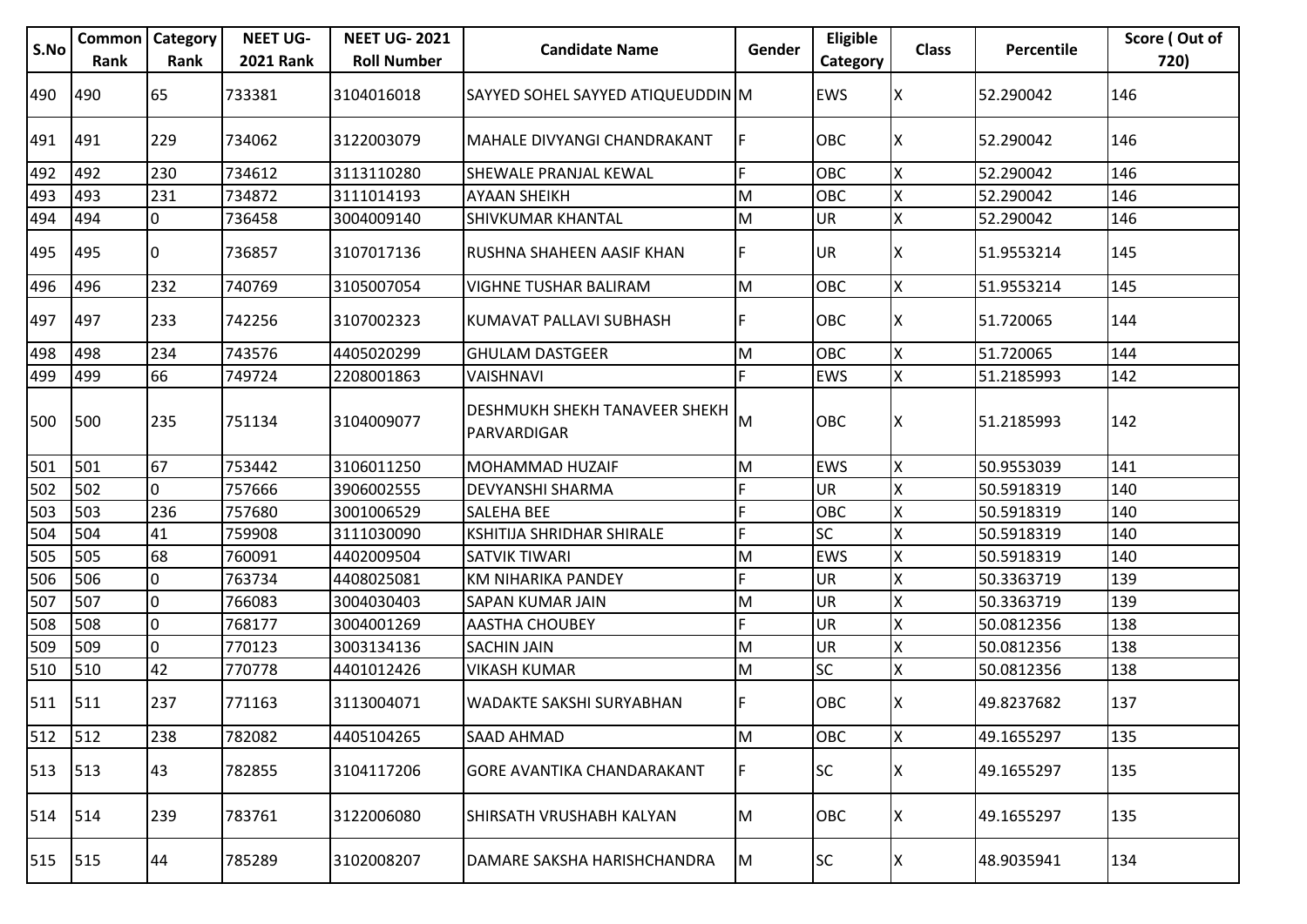|      | <b>Common   Category</b> |      | <b>NEET UG-</b>  | <b>NEET UG-2021</b> |                                        |        | Eligible   |              |                   | Score (Out of |
|------|--------------------------|------|------------------|---------------------|----------------------------------------|--------|------------|--------------|-------------------|---------------|
| S.No | Rank                     | Rank | <b>2021 Rank</b> | <b>Roll Number</b>  | <b>Candidate Name</b>                  | Gender | Category   | <b>Class</b> | <b>Percentile</b> | 720)          |
| 516  | 516                      | 45   | 787486           | 3004006084          | PANKAJ NAGA MEHRA                      | M      | <b>SC</b>  | X            | 48.9035941        | 134           |
| 517  | 517                      | 240  | 789313           | 3003014240          | <b>CHETANYA SONI</b>                   | M      | <b>OBC</b> | X            | 48.637838         | 133           |
| 518  | 518                      | 241  | 789508           | 3113102125          | USHIR KAJAL RAVASAHEB                  | F      | OBC        | Χ            | 48.637838         | 133           |
| 519  | 519                      | 46   | 789960           | 3004030083          | <b>MOHNI MEHRA</b>                     | F      | <b>SC</b>  | X            | 48.637838         | 133           |
| 520  | 520                      | 242  | 793648           | 3103015074          | MOHAMMAD SAMEER ABDUL<br><b>SALEEM</b> | M      | OBC        | x            | 48.3610735        | 132           |
| 521  | 521                      | 47   | 798058           | 3112104184          | <b>MORE ASHUTOSH RAJESH</b>            | M      | <b>SC</b>  | X            | 48.0738833        | 131           |
| 522  | 522                      | 243  | 803552           | 3111102135          | <b>FARKADE SHREYA DILIP</b>            | F      | OBC        | Χ            | 47.6597078        | 130           |
| 523  | 523                      | 244  | 807781           | 4401004144          | KM TRISHANA YADAV                      | F      | OBC        | Χ            | 47.6597078        | 130           |
| 524  | 524                      | 245  | 808015           | 3001021315          | PRAMOD BANKAR                          | M      | OBC        | Χ            | 47.6597078        | 130           |
| 525  | 525                      | 246  | 808612           | 3107003253          | SHAIKH UZAIR AHMAD A SAEED             | M      | <b>OBC</b> | X            | 47.3814539        | 129           |
| 526  | 526                      | 247  | 812517           | 3106020182          | <b>BAHEKAR SHIVANI PRADIP</b>          | F      | OBC        | Χ            | 47.3814539        | 129           |
| 527  | 527                      | 4    | 813039           | 3107006072          | PIMPALSE KUNAL RAJENDRA                | M      | <b>ST</b>  | X            | 47.099509         | 128           |
| 528  | 528                      | 5    | 825293           | 3004014320          | <b>MAHIMA DHURWEY</b>                  | F      | <b>ST</b>  | Χ            | 46.5172285        | 126           |
| 529  | 529                      | 248  | 825946           | 3111107243          | SANKALP SANJAY ASUTKAR                 | M      | OBC        | Χ            | 46.0751434        | 125           |
| 530  | 530                      | 249  | 826472           | 3106003102          | SURALKAR PRERNA RAMESH                 | F      | OBC        | Χ            | 46.0751434        | 125           |
| 531  | 531                      | 250  | 828114           | 3122001323          | <b>MORE NIKHIL VILAS</b>               | M      | OBC        | Χ            | 46.0751434        | 125           |
| 532  | 532                      | 251  | 828383           | 4411126217          | PRIYA KUMARI                           | F.     | OBC        | X            | 46.0751434        | 125           |
| 533  | 533                      | 252  | 830602           | 3115023239          | PANSARE ABHIJIT HANUMANT               | M      | <b>OBC</b> | х            | 46.0751434        | 125           |
| 534  | 534                      | 48   | 837560           | 3111001943          | MESHRAM JANVI ARUN                     | F      | SC         | Χ            | 45.4984967        | 123           |
| 535  | 535                      | 253  | 838499           | 4411101606          | <b>MAYANK KUMAR SINGH</b>              | M      | <b>OBC</b> | Χ            | 45.4984967        | 123           |
| 536  | 536                      | 254  | 840244           | 3001012462          | VASHU HANWAT                           | M      | OBC        | lχ           | 45.4984967        | 123           |
| 537  | 537                      | 255  | 841064           | 3111003269          | <b>MANISH</b>                          | M      | OBC        | X            | 45.4984967        | 123           |
| 538  | 538                      | 256  | 841311           | 3106016094          | <b>SHLOK HAGE</b>                      | M      | OBC        | X            | 45.4984967        | 123           |
| 539  | 539                      | 257  | 841794           | 4406005283          | <b>ALSHIFA</b>                         | F      | OBC        | X            | 45.199003         | 122           |
| 540  | 540                      | 258  | 842936           | 3107015102          | PATIL YASH AKLESHWAR                   | M      | OBC        | Χ            | 45.199003         | 122           |
| 541  | 541                      | 259  | 843194           | 3111015006          | NAMITA SUDHAKARRAO SHAHANE             | IF     | <b>OBC</b> | ΙX           | 45.199003         | 122           |
| 542  | 542                      | 260  | 848771           | 3110022146          | <b>MALI POOJA VIJAY</b>                | F      | OBC        | Χ            | 44.8883067        | 121           |
| 543  | 543                      | 261  | 851183           | 3004021082          | PRACHI                                 | F      | OBC        | Χ            | 44.4102176        | 120           |
| 544  | 544                      | 262  | 855114           | 3905121193          | PRIYANKA PAL                           | F      | OBC        | X            | 44.4102176        | 120           |
| 545  | 545                      | 263  | 856094           | 3111120185          | DISHA NITIN SAYANKAR                   | F      | OBC        | Χ            | 44.4102176        | 120           |
| 546  | 546                      | 264  | 856949           | 4415017005          | <b>AKHAND PRATAP SINGH</b>             | M      | OBC        | Χ            | 44.4102176        | 120           |
| 547  | 547                      | 265  | 859258           | 4407010565          | ANANYA SINGH                           | F      | OBC        | X            | 44.1072919        | 119           |